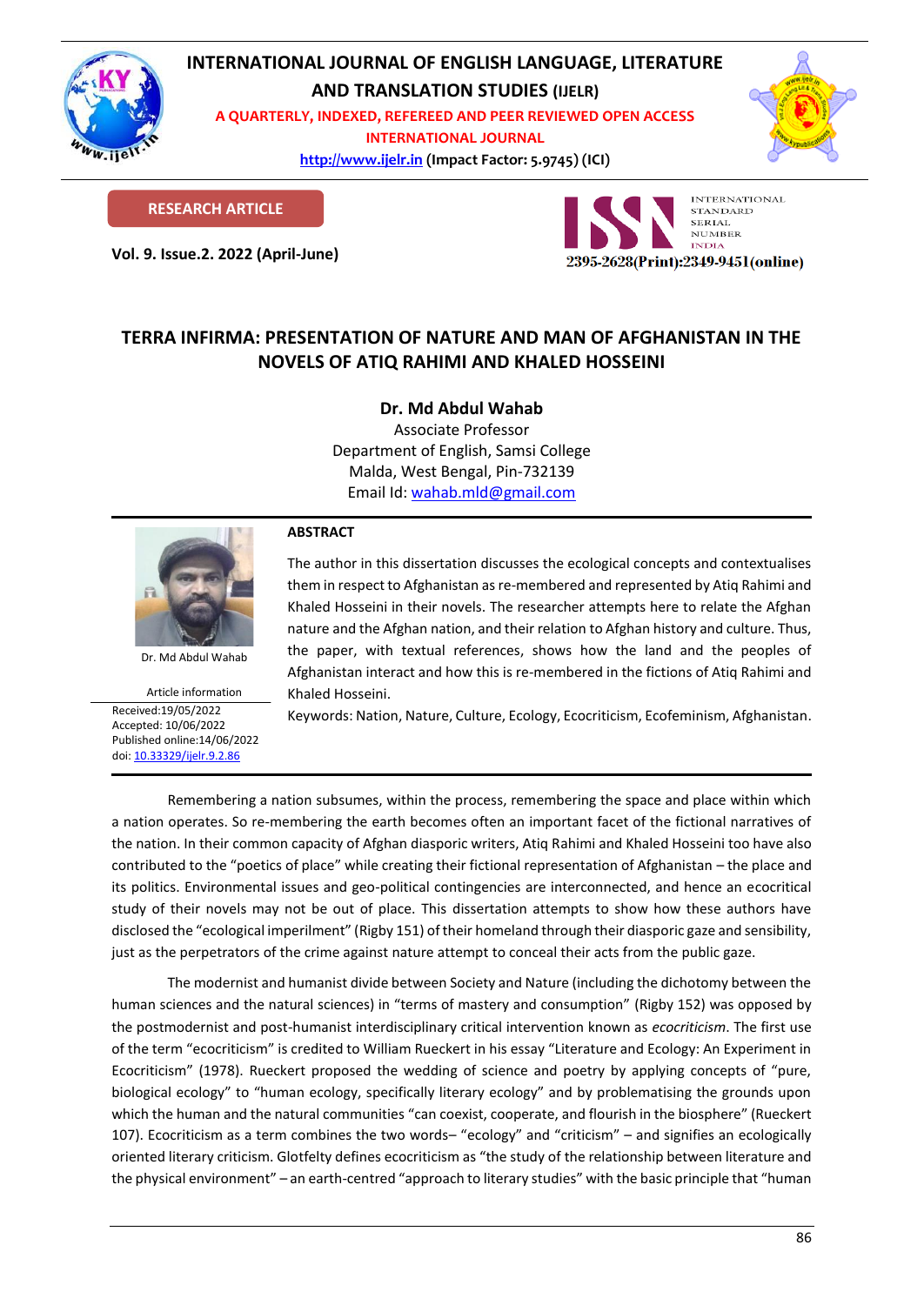culture is connected to the physical world," at once affecting it and being affected by it (Glotfelty xviii -xix). It negotiates between nature and culture (particularly the cultural artefacts of language/literature) – between "the human and the nonhuman": "Literary theory, in general, examines the relations between writers, texts, and the world. In most literary theories 'the world' is synonymous with the social sphere. Ecocriticism expands the notion of 'the world' to include the entire ecosphere" (Glotfelty xix). Other terms, associated with ecocriticism, are *ecopoetics*, *environmental literary criticism*, and *green cultural studies*. The focal term "eco" for ecology originated from Greek 'oikos' meaning 'house' ("Ecology 453"). Nature is "our widest home" or *oikos* as Edward Hoagland remarks and as is quoted by William Howarth in his essay "Some Principles of Ecocriticism" (Howarth 69). While, the term *environment*, originating from Old French *environ* meaning 'surroundings' ("Environment 477"), has an anthropocentric and dualistic connotation with 'man' at the centre "surrounded by everything that is not us," *eco* or *oikos* implies "interdependent communities, integrated systems, and strong connections among constituent parts" (Glotfelty xx). According to William Rueckert, this ecological poetics with an ecological vision attempts to penetrate "the economic, political, social, and technological visions of our time" because, the problem is not local or national, but global and planetary (Rueckert 114).

Ecocriticism has developed some philosophical subfields namely "environmental ethics," "deep ecology," "ecofeminism," and "social ecology" to name a few. In fact, the main objective of these associated fields of study is to identify the "root causes of environmental degradation" with a view to offering an "ethical and conceptual formulation" for man's right "relations with the earth" (Glotfelty xxi). While "ecology" denotes the bio-study of the "relations of organisms to one another and to their physical surroundings" ("Ecology 453"), "deep ecology" (a coinage by Norwegian philosopher Arne Naess in 1972 and sometimes called "ecosophy") is an ecology movement to recognise the intrinsic values of "nature" irrespective of its usefulness to human beings, and, thus, promoting the biocentrism and critiquing the anthropocentrism of a consumerist culture ("Deep Ecology"). "Ecofeminism" is a hybrid label for a theoretical discourse that takes the insights from "feminism" for the study of ecosphere or nature, and correlates "the oppression of women and the domination of nature" (Glotfelty xxiv) and, thus, it critiques the androcentrism in other eco-theories. "Social ecology" on the other hand opposes any "centrism" at the cost of any marginal community considered as "other." It criticises bio-centric "green ecology" for its downplaying of human society; it also criticises "ecofeminism" for its gynocentric downplaying of the male part of human society; and it further criticises deep ecology for its "Malthusian thrust," its "mystifying Eco-la-la," its "disorienting eclecticism" and a "crude biologism." Murray Bookchin pleads for "social ecology" with the "project of social reconstruction that alone can spare the biosphere from virtual destruction" (Bookchin 20).

Taking into account the insights from the foregoing discussion, the novels of Atiq Rahimi and Khaled Hosseini are analysed here to focus on the four neighbouring and overlapping areas, as categorised by Peter Barry, of the "outdoor environment" to show how nature and man/culture are mutually interconnected:

- 1. **The wilderness** that includes deserts, oceans and uninhabited places,
- 2. **The scenic sublime** that includes forests, lakes, mountains, cliffs, waterfalls, etc.,
- 3. **The countryside** that includes, hills, fields, woods etc., and
- 4. **The domestic picturesque** that includes, for instance, parks, gardens, lanes etc. (Barry 255-56)

These four areas show a gradual passage from pure nature to human considerations. If we consider the earth as a site of nature-man encounter, then we can see how anthropocentric considerations leading to manmade disasters like global warming, war or unrest jeopardises the "pure" nature (i.e. the area under wilderness).The main focus of this paper is on the landscape of Afghanistan– the word "landscape" being used here in the sense by which Weaver-Hightower means "the natural land being transformed" by human perceptions, uses and adaptations including man-made structures (Weaver-Hightower 123). Needless to say, a concern about nature involves the concern not only about its landscape, but also its lifescape including human habitations.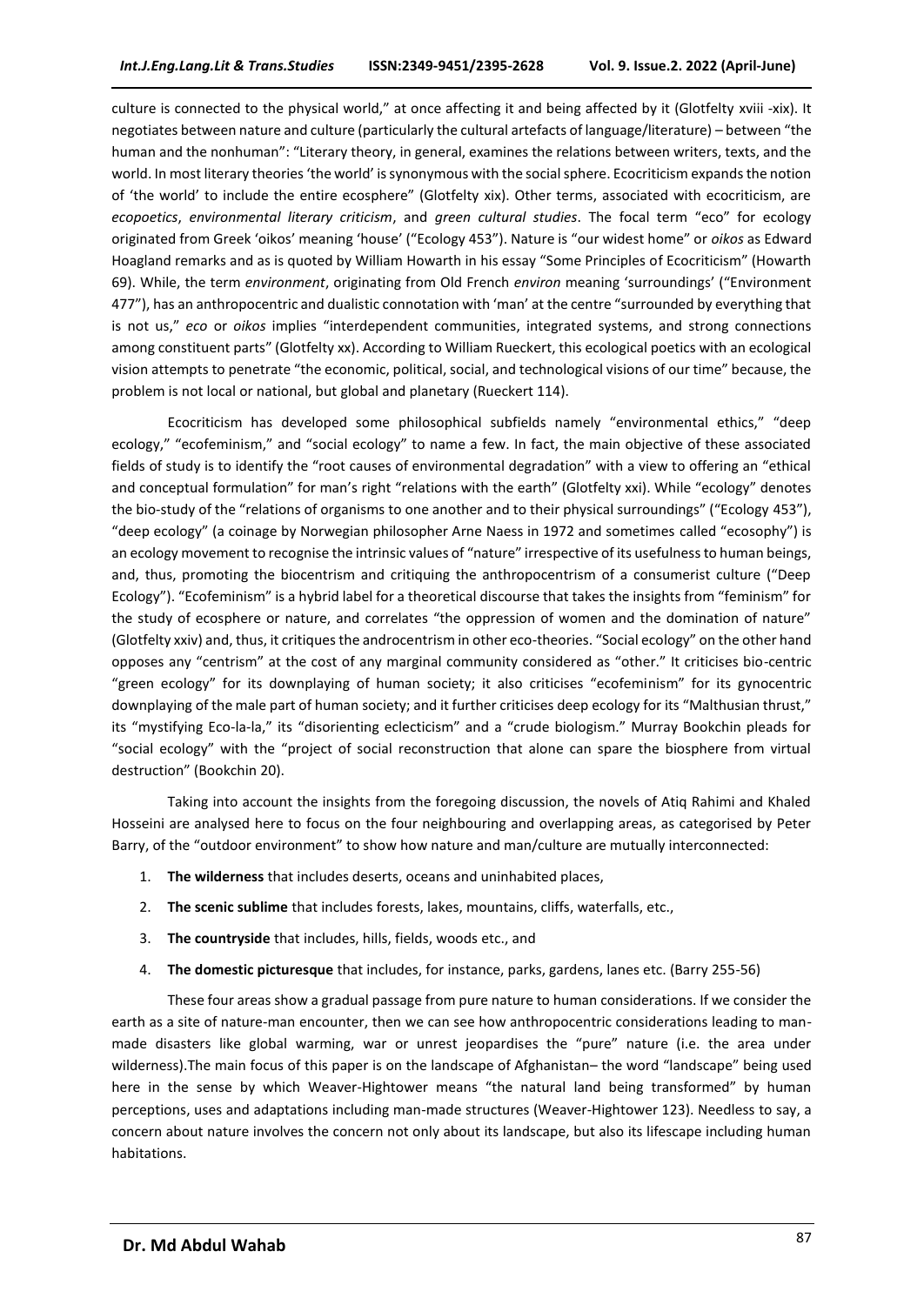The environmental pollution; its impacts on the wilderness, dwelling and animals; and the future of the earth– these are the major concerns of the most engaged ecocritics as discussed in details by Gred Garrad in his book *Ecocriticism*. These are taken into account while discussing the "nature-man" encounter in the context of Afghanistan as a victim of Cold War and the consequent civil wars of the late twentieth century, as also the war on terror of the early twenty first century. Significantly, the paper title "Terra Infirma," intertextually inspired by Carol Westberg's 2014 poetry collection of the same title (*Terra Infirma*), refers to Afghanistan as the "infirm" land with all its medical ramifications. As such, the texts selected for discussion in the present paper will be analysed with a view to describing the defilement of the Afghan land that has resulted from the nature-man encounter in the last fifty years as well as that has been re-memberred in the narratives of Atiq Rahimi and Khaled Hosseini.

Before focussing on the novels of Atiq Rahimi and Khaled Hosseini from the ecocritical perspectives, it would be useful to recall the geographical features of Afghanistan and its landscape in general. Afghanistan, geographically a land-locked country forming a north-eastern part of the arid Iranian plateau (Sykes 2: 5), is surrounded in the west by Iran, in the north by three Central Asian countries namely Turkmenistan, Uzbekistan and Tajikistan, in the east by China and a part of the Pakistan-occupied Kashmir, and in the south by Pakistan. Afghanistan has within it the Oxus valley and the Central Asian depression in its northern part, the low-lying plains attached to northern Pakistan and "watered by the Indus and its tributaries" in its eastern part, its most waterless area attached to the deserts of the Baluchistan province of Pakistan in its southern part (Sykes 2:1).

J. W. Kaye in *History of the War in Afghanistan* (vol.1) describes Afghanistan's formidable eco-strategic character opposing foreign hostility. Its north and east are barricaded by colossal mountain ranges; whereas, its south and west are bounded by vast deserts. Kaye also indicates the "general aspect of the country" as "wild and forbidding" coloured by the popular imagination and belief in goules and genii haunting the land – varied by a "gentler beauty in the valleys and on the plains, where the fields were smiling with cultivation, and the husbandman might be seen busy at his work" (Kaye 1:11).

As N. H. Dupree and T. E. Gouttierre sketched in "The Society and its Environment" in *Afghanistan: a Country Study* edited by Peter R. Blood, the Afghan landscape is dominated by mountains running in a northeastsouthwest direction bisecting the country (33). These mountains have formed the Hindukush system which is "the most important westernmost extension of the Pamir Mountains, the Karakorum Mountains, and the Himalayas" (Dupree and Gouttierre 33). This system includes not only the Hindukush Mountains, but also the numerous smaller mountain ranges including the Koh-e Baba, Salang, Koh-e Paghman, Spin Ghar (also called the eastern SafidKoh), Suleiman, SiahKoh, Koh-e Khwaja Mohammad, Selseleh-e Band-e Turkestan, western Safid Koh, the Siah Band and Doshakh (Dupree and Gouttierre 33). These mountainous areas covering half of the country are mostly infertile, or at the most thinly marked with trees and puny bushes (Dupree and Gouttierre 33). Forests in proper can be seen mostly in the eastern provinces of Paktiya and Nuristan, though these are terribly diminished by war and illegal deforestation (Dupree and Gouttierre 34).

According to Louis Dupree's "regional division of human geography and ecology" into eleven geographic zones in Afghanistan, six are mountainous regions, and the remaining five zones comprise the following plains and deserts surrounding the Mountains in the north, west and southwest (Dupree 5):

- 1. Turkistan Plains,
- 2. Herat-Farah Lowlands,
- 3. Sistan Basin-Hilmand Valley,
- 4. Western Stony Desert and
- 5. South-western Sandy Desert.

Though there are some streams and rivers that flow seasonally, these remain empty at other times. However, there are many other streams and rivers that contribute to the following four major water-flow systems in Afghanistan: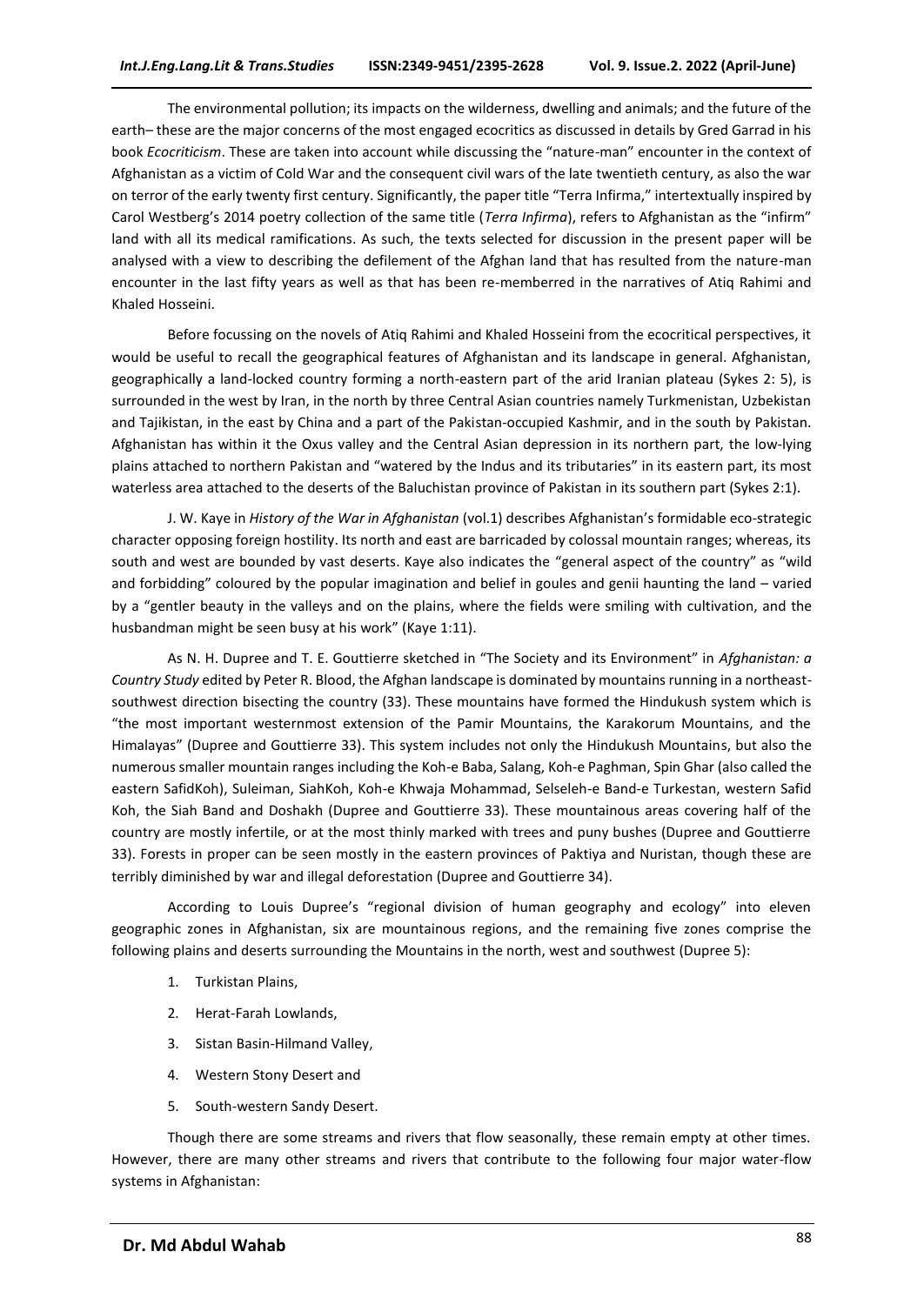- 1. The Amu Darya or the Oxus that makes the Afghan boundary of eleven hundred kilometres with Central Asia;
- 2. The Hilmand with thirteen hundred kilometres;
- 3. The Harirud (650 kilometres in Afghanistan); and
- 4. The Kabul (460 kilometres), the only river joining the Indus system in Pakistan before flowing to the sea ((Dupree 33).

The major dams to harness the river water for hydroelectric, and land reclamation purposes are the Arghandab Dam above Kandahar completed in 1952, the Kajakai Dam on the Hilmand River completed in 1953, the Naglu Dam on the Kabul River west of Jalalabad completed in 1968 (Dupree and Gouttierre 34). Though these major dams were not damaged by war, the consequent disturbances led to their ill functioning because of inadequate maintenance, theft of cables and siltation in the reservoirs (Dupree and Gouttierre 34).

As described by Dupree and Gouttierre, the average climate of Afghanistan is characterised by dry summers and cold winters. However, the effect of the southeast monsoon (July-September) with sporadic rain is experienced in the mountains bordering Pakistan. Though the intermountain plateaus do not face strong winds, the Sistan Basin faces severe snowstorms between December and February, whereas the desert and steppe lands in the southern and western regions face a northerly wind together with sand storms, intense heat and drought between June and September. Though lasting snow envelops the uppermost mountain peaks, the high winds brush away much of the snow from the average mountain peaks and ridges making the valleys veritable snow-traps. Fluctuating precipitation is also found all over the country, sometimes with sudden rainstorms and flash floods, transforming the rivers and streams from puddles to torrents. (Dupree and Gouttierre 35)

Domesticated animals in Afghanistan are horses used as prestige animals, donkeys used as beasts of burden, mules used as pack animals especially in hilly areas, camels used mainly in desert areas, sheep, goats, cattle, water buffalo used primarily as plough animals mainly in the Jalalabad and Qandahar areas, yak used by only the Kirghiz and other Pamiri peoples, chickens, ducks raised occasionally, turkeys raised by Afghan farmers near Kabul mainly to grace the plates of foreigners, dogs sometimes used as pet and kept by the nomad shepherds for protection, cats sometimes as pet (Dupree 47-50). Knud Paludan records that out of 389 species of birds found in Afghanistan, 231 species breed within the country (Paludan 322). Louis Dupree in *Afghanistan* informed in details about the wild and water animals found in Afghanistan (Dupree 51-54), which is not furnished here. However, while analysing the novels of Rahimi and Hosseini, the references of such animals may be made to substantiate the ecological concerns of these authors.

About 12% of about 63 million hectares (i.e. the total area of Afghanistan) comes under cultivated land (7.56 million hectares approximately) including the irrigated land (i.e. 6.2 million hectares approximately) and dry farmed land (i.e. 1.3 million hectares producing wheat and barley mainly) (Dupree 43). The major crops produced in Afghanistan are wheat, corn, barley, rice, cotton, sugar beet, sugar cane, oilseeds, vegetables and fruits (Dupree 43). Most of the cultivated lands are situated in the northern areas from the Hindu Kush Mountains. Irrigation projects were taken in the 1980s in the south and southwest to cover more farmed land in Afghanistan.

The brief analysis made above about the landscape and lifescape of Afghanistan will help us to highlight the ecological concerns in the novels of Atiq Rahimi and Khaled Hosseini. For instance, Rahimi's first novel entitled *Earth and Ashes* seems to invite an ecocritical reading. It describes places like Abqul (AbKol/AbQol), Puli-Khumri and the Karkar coal mine – places that really exist, located as there, in the Baghlan Province of northern Afghanistan (Adamec, *Historical and* 1: 40-41). Abqul or Ab-Kol is a village on the Kunduz River and, according to Adamec, it had around eighty houses of Ghilzais in around 1970 (*Historical and* 1: 16).This province has two major rivers i.e. the Pul-i-Khumri and the Andarab; four major mountains i.e. the Baghlan, QaraBatur, Chun Ghar, and Mar Khana; four most important passes i.e. the Rabatak, Barani, Khawak, and Salan; its economy being "primarily agricultural with the cultivation of sugar beets and cotton" and export of various fruits especially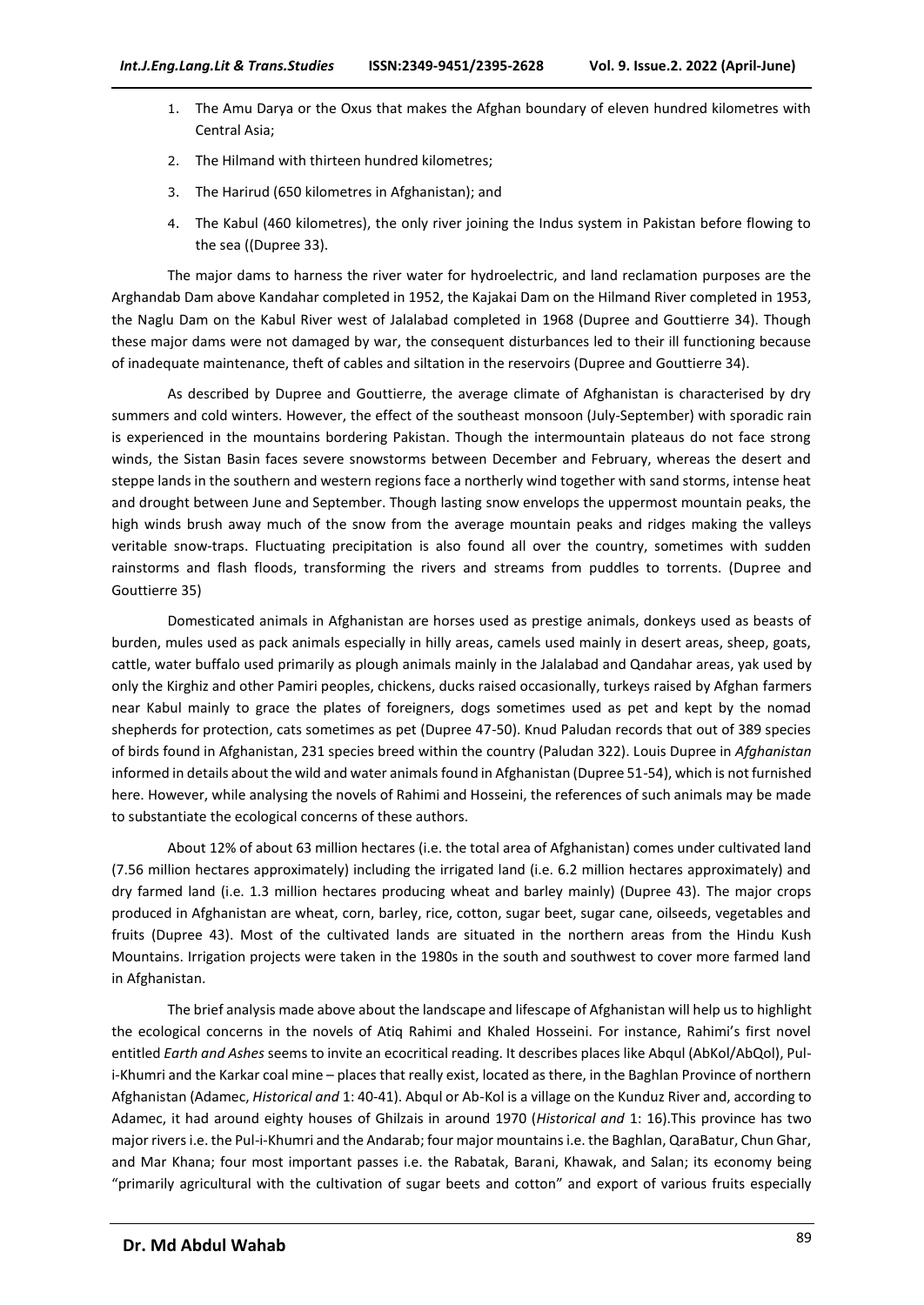pomegranates, grapes, and pistachio nuts; and, prominent industries being textile, sugar refining, and cement manufacturing (Adamec, *Historical and* 1: 40-41). Pul-i-Khumri is described as an industrial town famous for the production of textiles and cement around 1970 and its development began with an exploitation of nature by erecting a dam on the Ghori river to install an electric power plant, followed by a second dam in 1960 to meet the need of the province (Adamec, *Historical and* 1: 136).Water for irrigation was so adequately available by 1970 that the land of Pul-i-Khumri was brought under cultivation (Adamec, *Historical and* 1:136).The Karakar valley is famous for the Karakul sheep raised in various parts of Baghlan and there is a coal mine in the Karkar valley near Pul-i-Khumri (Adamec, *Historical and* 1: 41). It is to be noted that Atiq Rahimi's mother-tongue Dari in which he wrote the original version of this novel is the mother tongue of most of the people of Pul-i-Khumri. The inhabitants are mostly Tajiks apart from other ethnic groups. This brief geo-historical information about the location of the nature-man encounter of Rahimi's fiction *Earth and Ashes* shows how Afghanistan looked environmentally before the Russians invaded it in 1979. The "earth" that means a fertile land of Afghanistan, becomes the "ashes" that means a barren land or a wasteland as a consequence of external aggression and civil unrest.

At the beginning of the novel, Atiq Rahimi describes the geographical location of the place and its natural setting where the central character Dastaguir with his little grandson (Yassin) waits for a vehicle bound to the Karkar coal mine to meet his son Murad working as a miner:

With your back to the autumn sun, you are squatting against the iron railings of the bridge that links the two banks of the dry riverbed north of Pul-i-Khumri. The road connecting Northern Afghanistan to Kabul passes over this very bridge. If you turn left on the far side of the bridge, on to the dirt track that winds between the scrub-covered hills, you arrive at the Karkar coal mine .... (*Earth* 10)

This narrative of the geographically real places links the historical temporality with the hints of the presence of the red army affecting not only the Afghan people but also the land of Afghanistan:

An army truck, a red star on its door, passes over the bridge. **It disturbs the stony sleep of the dry earth. The dust rises.** It engulfs the bridge then settles. Silently it covers everything, dusting the apples, your turban, your eyelids . . . You put your hand over Yassin's apple to shield it. (*Earth* 11, Highlight made by me)

Rahimi has used the geographical term "earth" in its ordinary geological sense throughout the narrative. Dastaguir observes the dry earth in its stony sleep (*Earth* 11). He remembers his wife's voice in the courtyard warning him that God will punish him in the grave by filling his with earth and by turning his body to earth of a tobacco field (*Earth* 30). He desires to step down from Shahmard's truck and to prostrate himself on that earth and those stones that have kissed his son's feet (*Earth* 45). His tired and weak legs seem to burn inside his shoes as if into the *depths of the earth . . . its molten centre*. His entrance through the passage of the foreman's building seems long and deep and going *right down to the depths of the earth . . . down to furnaces of molten rock* (*Earth* 60). He takes *a pinch of grey earth* between his fingertips and places it under his tongue in absence of his naswar box which he has left behind for Murad (*Earth* 72).

Associated with the term "earth" is Rahimi's frequent use of the word "dust" in the sense of man's mindless battering of the earth's surface and despoilment of the objects thereon. The road at the bridge connecting northern Afghanistan and Kabul represents the deteriorated condition of the Afghan administration in the province at that time. The roads demanding attention for repair is dusty and the frequently plying heavy vehicles spread dust on everything around. For instance, Dastaguir who has been waiting at the bridge for three hours, finds his cloths to have become "dusty" (*Earth* 9); his turban has been heavy with dust and its original colour has been turned into grey with *the sun and the dust* (*Earth* 11); the apple in little Yassin's hand has become dirty (*Earth* 9); the army truck with a red star raises dust that *engulfs the bridge* dusting the apples, turban, eyelids etc. (*Earth* 11); the dust fills his mouth and nostrils (*Earth*12); when truck-driver Shahmard speeds the vehicle "onto the property of the mine," the guard beside his hut disappears in *a cloud of dust* (*Earth* 45); Dastaguir's gaze *lost in the valley, in its black stones, its dust and its scrub* (Earth 47); the military truck coming from the opposite direction at high speed raises clouds of dust that *erases the lines of the valley* (*Earth* 54);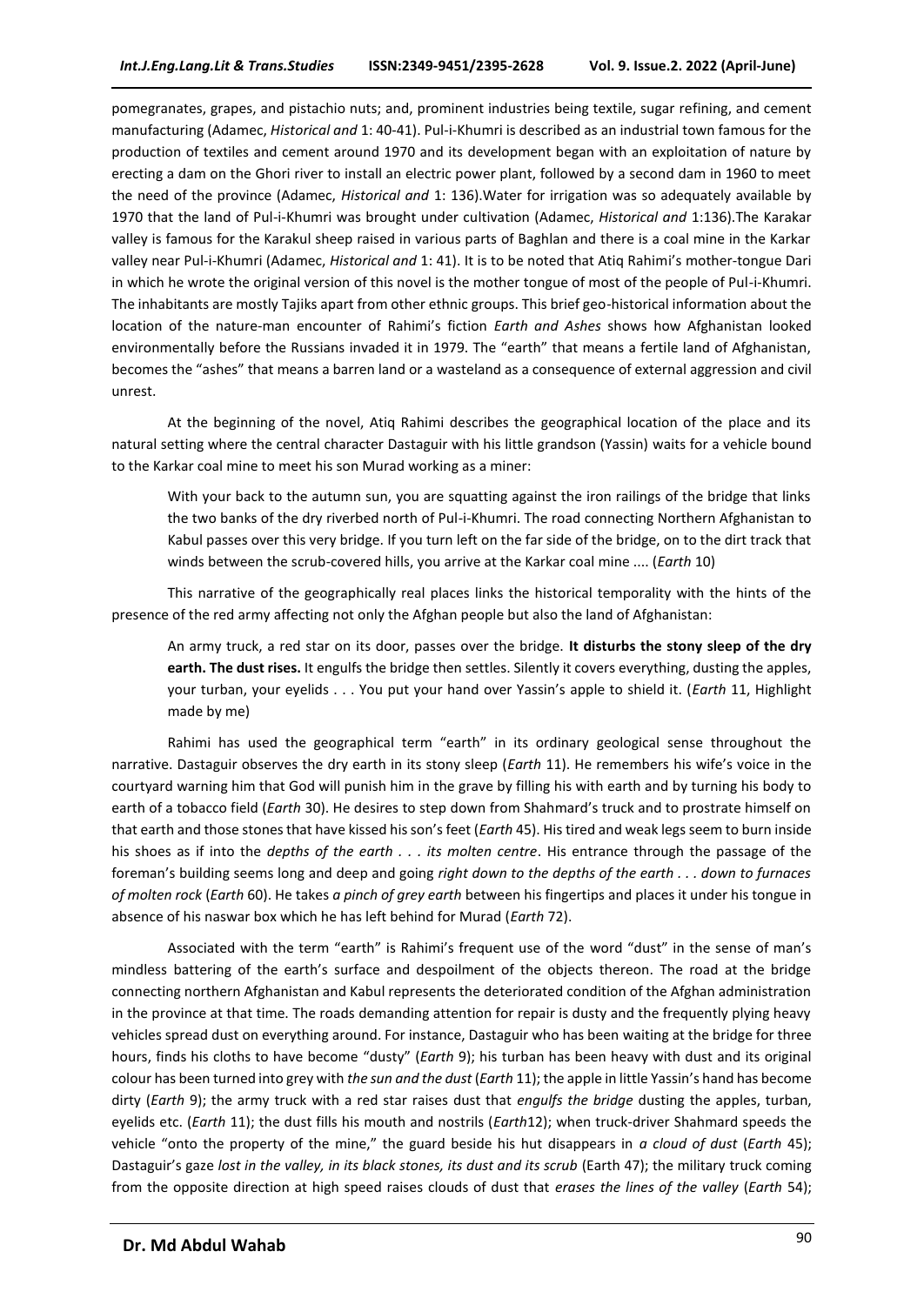Dastaguir remembers the fatal demolition of his village where he stayed amid ruins till he *turned to dust* (*Earth*  52); his vision of his daughter-in-law running naked within a *black billow of dust* or a *veil of black dust* covering her body or her disappearance in a *cloud of dark dust* (*Earth* 54-55); when Shahmard drops him at the entrance of the mine and the *truck moves off*, he remains *nailed to the ground in a cloud of dust* (*Earth* 60) etc. – all these numerous allusions cited above amply testify to Rahimi's concern with the environmental defacement of his homeland in time of the Soviet aggression.

The Russian bombing of Abqul is also described by Dastaguir in terms of "dust." He grieves that cannot understand why God found his people punishable by reducing the village to dust (*Earth* 31). When he saw the sudden explosion with fire and clouds of dust, he ran towards the house through the dust and fire (*Earth* 32) and he found the house to have become a grave for his wife, his other son, that son's wife and their children (*Earth* 33).

The presentation of the coalmine as a geological part of the earth is also significant. The exploitation of these mineral resources has a negative effect on nature and man. When Dastaguir reaches the Karkar coalmine and the big-bodied foreman in military uniform places his hand on Dastaguir's shoulders, it seems to him that *the mine with its big hill, its coal and its square cement buildings* rests on his shoulders (*Earth* 62). The miners black in coal coming down the hill of the mine as others climbing up (*Earth* 58), the foreman with his *big black teeth* hidden beneath *a dirty moustache* and a smell of coal (*Earth* 59), Dastaguir's vision of the coal-apple (*Earth*  54) – all these indicate how Nature pays man back for his intrepidity. Dastaguir's anxiety that the mine may have collapsed and his son has been entombed in coal is suggestive in fact of the risk and danger man faces in such mining (*Earth* 65) – in such purposed, yet mindless human action against Nature.

The air-pollution because of the coal-mining is noticeable also. When Dastaguir leaves the bridge in Shahmard's truck and it runs into the territory of the mine (*Earth* 45), his eyesight goes dim. He finds the air not refreshing as it is thick, heavy and dark (*Earth* 57). Again, while returning from the Karkar coalmine, he finds the air to have become thicker, heavier and blacker (*Earth* 70). The effect of the human despoilment of Nature is noticed on the tired and black faces of the miners who are climbing down the hillside (*Earth* 70).

"Ashes" is the other term of this novel's title. It too has marked environmental dimensions. Images from this nightmarish vision of fire and ashes as well as shouts and wails of the bomb-decimated village Abqul (*Earth*18) haunt Dastaguir at times. Mirza Qadir's information of the Russians's brutality in reducing the entire village to smoke and ashes, introduces this basic story (*Earth* 23). While narrating the story to Mirza, he informs how his daughter-in-law, traumatised by the bomb while bathing, vanished naked into the "smoke and flames" (*Earth* 33). The image of the polluting "smoke" takes place also on many other occasions in the novel. The wooden hut of the guard Fateh is full of smoke with the smell of coal and "wisps of smoke" fly from its little window. Dastaguir is concerned of Fateh's physical state because of this air pollution, and he wishes that the smoke has not suffocated him (*Earth* 12). Cigarette smoking, an air-polluting human action, is recurrent in the narrative. The guard's putting his half-burnt cigarette between his lips (*Earth* 12, 45), Hashmet Khan (a soldier in military uniform)'s asking for a pack of cigarettes from Mirza Qadir (*Earth* 28), Mirza Qadir's putting a "cigarette into the corner of his mouth" and lighting it while conversing with Dastaguir (*Earth* 27), his breaking off to light a cigarette while telling the story of Zohak (*Earth* 34), his tossing the cigarette butt away while commenting on the logic of war (*Earth* 37), the truck-driver Shahmard's partially-smoked cigarette resting behind his right ear with its scent filling Dastaguir's nostrils (*Earth* 46) and later on his lighting it and inhaling "deeply" before narrating the life-story of Mirza Qadir (*Earth* 48) – all these add to Rahimi's purposed narrative of man's heedless misuse of natural products to despoil his internal nature.

The issue of sound pollution is also raised in this novel. The boom of explosion that often shatters the tranquillity of the Afghan hills and valleys at once highlights the strife-torn condition of Afghanistan during the Soviet rule, and makes Rahimi pitifully aware of the despoilment of nature. This explosive sound as a tool of terror is a recurrent audio-image in his subsequent novels too especially in *A Curse on Dostoevsky*. However, to what extent it can harm the survivors (especially children), is brought to the fore in *Earth and Ashes*. The Russian bomb that erased a whole village in a moment has deafened the little boy Yassin. He is at a loss that things do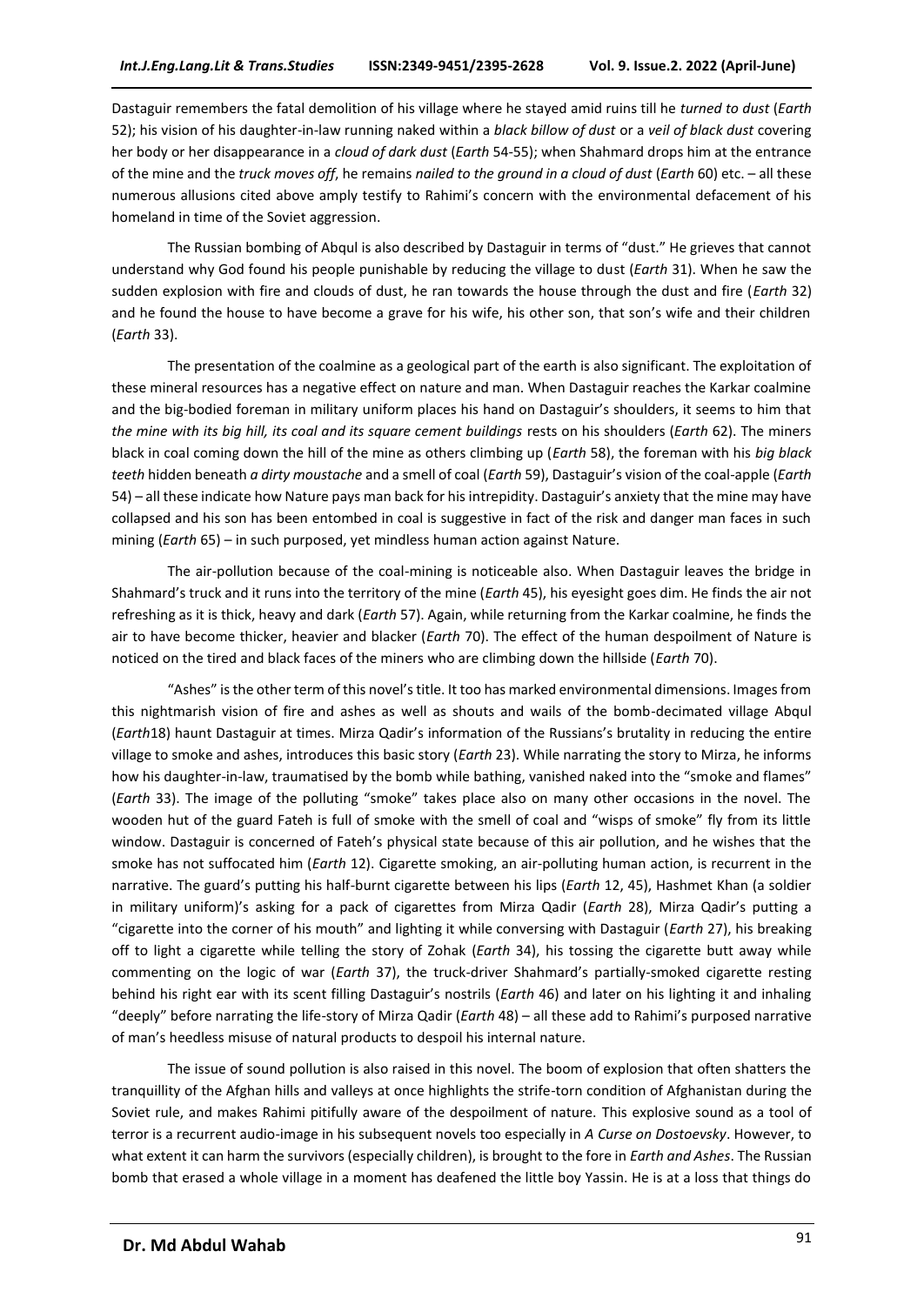not make any sound since a few days ago (*Earth* 15). He cannot realise that his hearing and rather he thinks that others have become mute. He tries to make a sound with the clack of colliding stones, and also by crushing an apple between two stones. The child raises the question why these stones make no noise (*Earth* 15). He thinks that the Russians have taken away the voices and sounds from Afghanistan. When man's communication with nature gets snapped, their existence is jeopardised. Yassin's world, for instance, is now found to be another world – the world of silence (*Earth* 15, 38). Rahimi seems to suggest here that such sound-silencing terror has been the legacy of the Soviet bombs in the tender minds of many Afghan children.

Environmentalism was an issue of the world politics in 1960s and 1970s; for the growing environmental dangers including global warming facing our planet were coming to affect the political agenda big way. *Earth and Ashes* seems to suggest that Rahimi was not impervious to this. Pul-i-Khumri, being one of the growing Afghan cities in 1960s and 1970s, the urbanisation and industrialisation of the region had an ecological impact. The environmental change of Afghanistan is noted when Yassin shouts for water and Dastaguir's eyes search water from the hills to the dry riverbed, and then from the riverbed to the dry lips of his grandson (*Earth* 20). Though the guard Fateh and the shopkeeper Mirza Qadir gave him water for Yassin, the scarcity of water is suggested through the description of the dry river, the natural source of water in the valley. When Dastaguir is near the coal-mine, he finds his tongue so dry that he imagines it as a charred piece of half-burnt ember and a silently burning piece of coal; his dry throat cries for "water" (*Earth* 57). The image of dryness and thirst is noted both in human and natural terms. The desiccated riverbed north of Pul-i-Khumri, black stones and scrub on it, scrub-covered hills, the stony silence of the dehydrated earth – all these aspects of the landscape typify the "pitch and roll" of the valley – the valley which is dried out and covered in thorny bushes (*Earth* 14).

Gregory Bateson, in *Steps to an Ecology of Mind*, observes that human beings are always and inevitably a part of the ecology, and are psychologically affected by the "charm and the terror of ecology" (504-05). Rahimi's fictional characters in *Earth and Ashes* reflect this aspect of ecological reasoning. The landscape with its dryness and its dusty hues made greyer by the autumn sun, affects human psyche with a mood of sadness. The environmental background reflects the sorrow that has ruined the guard Fateh (*Earth* 26), Mirza Qadir's sorrow for his dead wife who has been killed in turn by sorrow at their only son's run-off for military job under the Russians, the miners with tired and black faces, a group of them mourning the death of their family members in Abqul carnage, Yassin's sorrow for the death of his mother and others, and above all Dastaguir's sorrow for the same reason. Besides, the environment at the coalmine reflects painful mood of Dastaguir when he comes to know that, the Soviet administration that has destroyed Abqul, has now entrapped his son Murad by selecting him as a model mine worker for training (rather indoctrination) considering him as an enlightened, hard-working youth committed to the revolution (*Earth* 68-69). The aggrieved old man finds similar kind of sorrow that lies in the heart of Mirza Qadir whose eyes seem to fly about and seek responses from all objects including the hill and the coal. Dastaguir imagines that the hill has devoured his son and the coal has "blackened his bones" (*Earth*  65). It may remind us of Wordsworth's lines from *The Excursion*:

- Whate'er exist hath properties that spread
- Beyond itself communicating good
- A smile blessing or with evil mixed. (Book IX 10-12)

In fact, man resides in nature and nature resides in man. This nature-man mutuality has been referred to in many pages of *Earth and Ashes*. The bridge with its rusty iron railings connecting the two banks of the dry riverbed, the road passing over this bridge to connect northern Afghanistan to Kabul, the dirt track between the "scrub-covered hills" from that bridge to the Karkar coalmine (*Earth* 10), "the black wooden hut of the guard posted at the road barrier," "wisps of smoke" with coal smell escaping from its little window (*Earth* 12), Mirza Qadir's shop with "a small wooden stand with three mud walls" and his compassionate dealings with Dastaguir (*Earth* 17) – all these details in the novel show how man with their movements and dwellings becomes a part of nature. Similarly, the Abqul village with its flora and fauna once was a part of Nature that inspired Dastaguir in the moments of distress for Murad's six-month imprisonment four years ago. He would disappear into the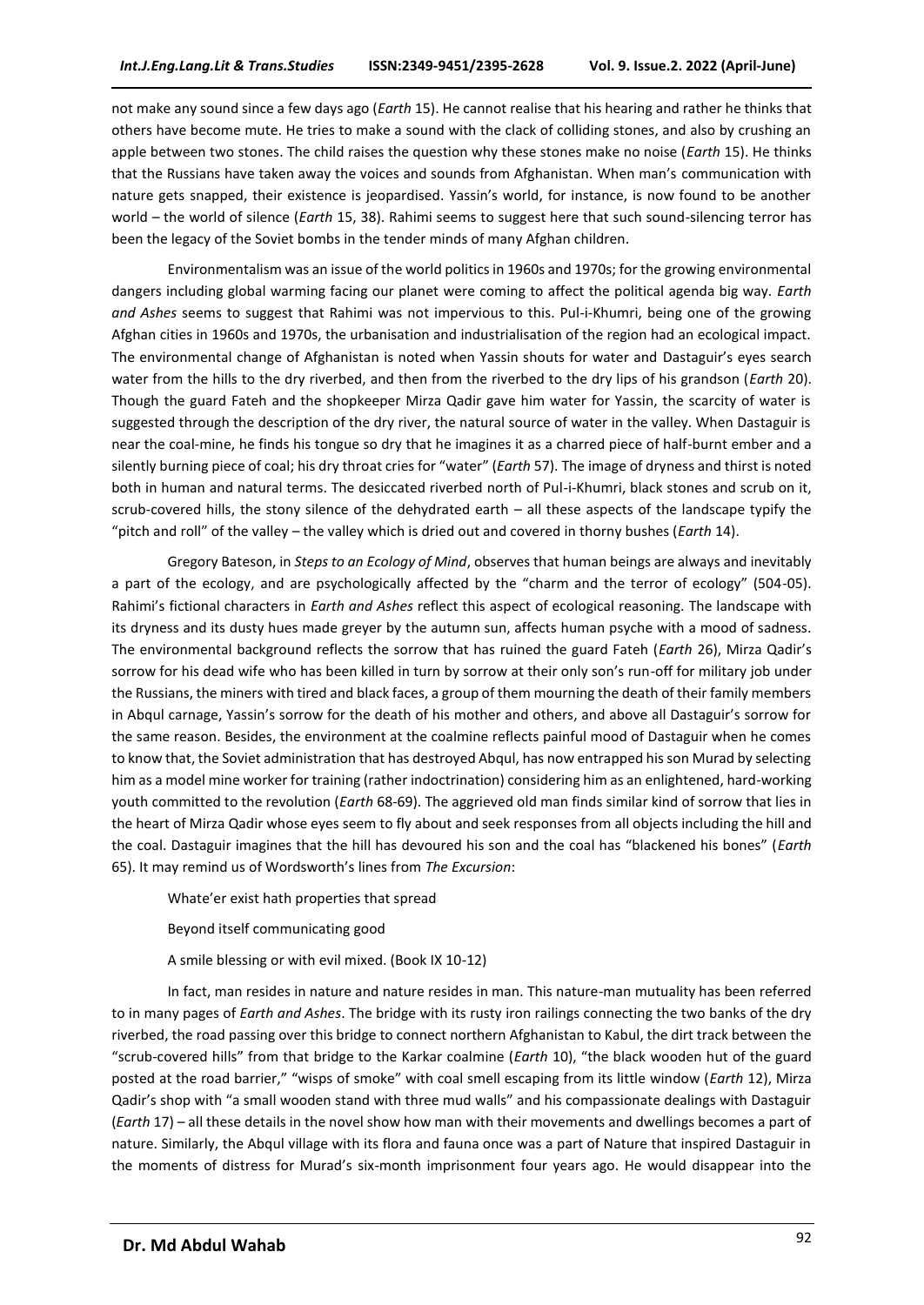garden to catch the day's last rays, sit in the midst of the plants, and open his laden heart to the earth and to the flowers (*Earth* 30).

As noted by Michael Titlestad in *The Ongoing End: On the Limits of Apocalyptic Narrative*, the turn of the 20<sup>th</sup> century witnessed the Anthropcene with the leading human impact on the Earth's geology and ecosystems – the emergence of apocalypticism and bioterrorism (1-3). *Earth and Ashes*is a product of such times and consciousness. For instance, the autumn sun that keeps Dastaguir and Yassin warm, and nature that soothes and relieves in normal time, induce the terrified visions in Dastaguir's exhausted mind haunted by war-time memories. The demolition of the whole village with his family by the Russian tanks before the eyes of Dastaguir and his grandson gives a sense of apocalypse that permeates the narrative. The mountain, its rocks and the riverbed take the form of the hell in his visions:

The rocks are slowly becoming hot; they're turning red. It is as if they have become coal and the mountains are one great furnace. The coal catches fire, erupting from the mountain and flowing down the dry riverbed towards you. You are on one side of the river, Murad is on the other. (*Earth* 17)

He shouts in his nightmarish vision and asks Murad to stay where he is now and not to cross the river of fire so that he does not get burned. Murad, the lone representative of his family, to have survived the Soviet barrage, goes through this hellish experience after knowing the story of his village and family. Dastaguir is going through this hell of fiery visions and listens to the voices of the dead – the voice of his wife:

Dastaguir, tell him to stay there. You cross the river. Take my apple-blossom patterned scarf with you and go and wipe away his sweat. Take my scarf for Murad.... (*Earth* 17-18).

Even the eatables like apples in his vision become fuel i.e. coal-apple (*Earth* 54). The mine gives the apocalyptic sense of the burning molten centre of the earth – "all the way down to furnaces of molten rock" (*Earth* 60).

This apocalyptic experience which Dastaguir undergoes is revealed in his memory of his wife. He remembers that she would warn him of his addiction to tobacco or naswar that, after his death and until the Day of Judgement, his mouth would fill with earth and his body would change to earth that would grow into a tobacco field. She would also chastise him that in Hell he would burn in the flames of tobacco leaves for ever. Bereaved of such a beloved wife and a loving family killed by the Russians, Dastaguir interrogates himself if he has yet to face the Judgement Day considering the fact he is already burning and so he needs no flame of Hell and no bonfire of tobacco (*Earth* 30). All these instances illustrate Rahimi's planetary consciousness mixed with his sense of ecological apocalypse.

The animals – wild and domestic – are part of nature. But the canvas of this short novel is too precise to stuff every aspect of nature. As the focus in this novel is human tragedy, a few animals have been mentioned in the passing and, yet, they have definite functions in the theme and structure of the novel. The part of the Karkar valley, rich with mineral resource (i.e. coalmine), starts near the bridge on the dry river north of Pul-i-Khumri; the location with the dryness and coal-dust-heavy air is not suitable for the growth of grass and trees that are found in other places of the hills. Only scrubs and thorn-bushes typical of a dry land are found. This lack of green grass and deep forest/jungles, water and fresh air, has made this place uninhabitable for animals. Though the Pul-i-Khumri district of Afghanistan is famous for sheep farming, it appears that this part of the district is not fit for this.

Rahimi has mentioned a common insect namely the "ant" with which Yassin is busy playing. Yassin mixes the earth, the naswar (spat out by Dastaguir on to the ground), and the ant (attracted by the naswar) with a jujube stone. When the "insect squirms in the green mud," and the soldier Hashmet Khan walks unconsciously over it, Yassin tries to dig out it from the "footprint left by the soldier" (*Earth* 28-29). Yassin cannot find it out as the ant, mud and naswar are "stuck to the boot of the departing soldier." Thus, the ant becomes the symbol of all those innocent Afghans and the elements of nature that were annihilated by the soldiers. The pity and pathos with which Rahimi has narrated the story of this ant becomes a parallel to the story of Dastaguir's family, to the similar stories of thousands of such other families. Yassin's observation of the ant's fate brings out not only his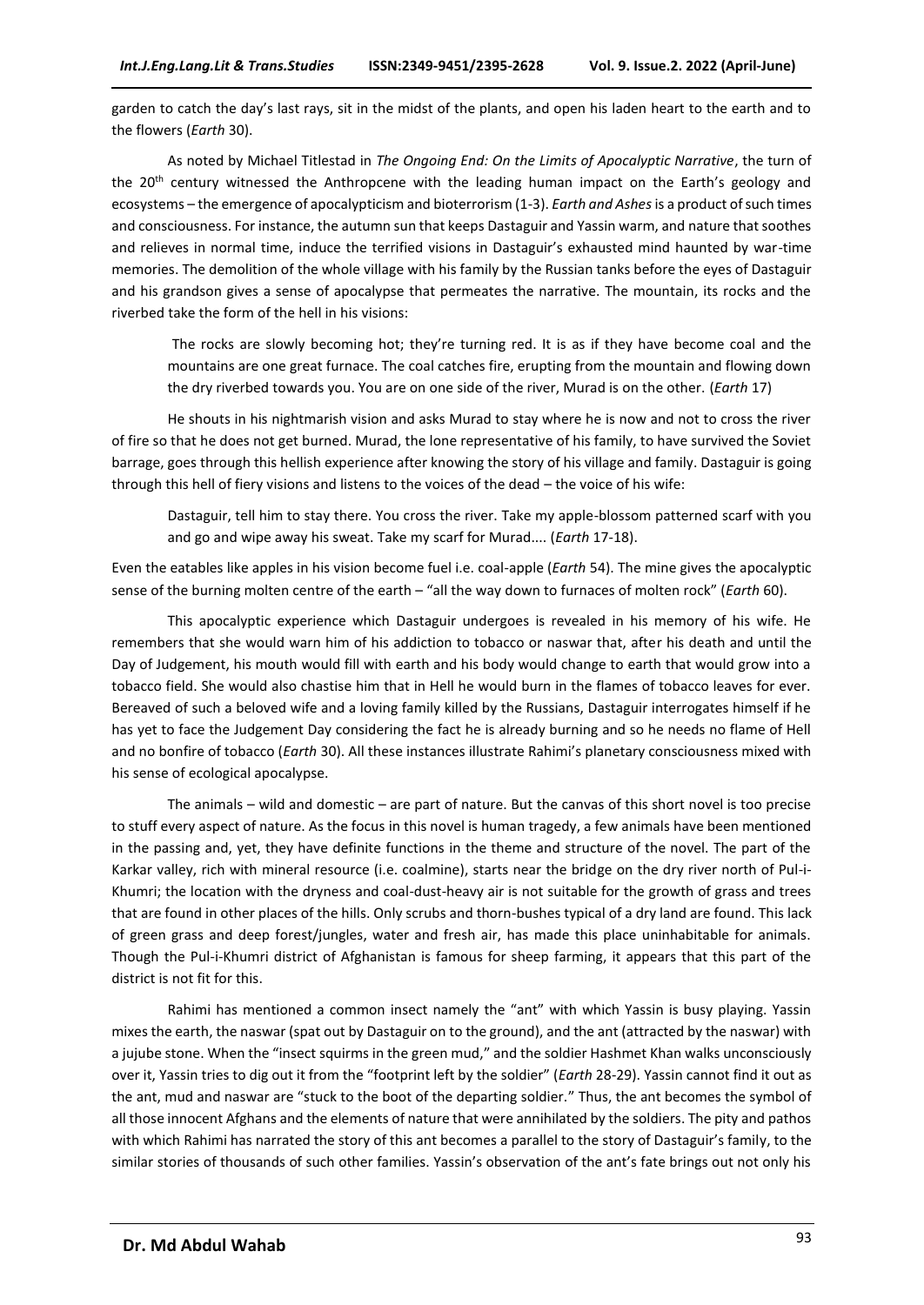own traumatic experiences, it also adds an eco-feminist dimension to this novel, reminding us about Katherine Mansfield's short story "The Fly"—the fly being a symbol of undeserving human catastrophe and death.

Before its demolition, Abqul as a village must have had not only human inhabitants, but also its rich flora and fauna. Dastaguir's consciousness about the presence of an owl perching far above a ruin or in a deserted graveyard is revealed in his comparison of himself with it. He remembers his little garden where he would sit in the midst of the plants and open his over-burdened heart to the earth and plants four years ago (*Earth* 30). He refers to a cow while ruminating on the carnage of his village that his brother-in-law, lying next to a dead cow in the demolished barn, laughed as he sucked milk from its stiff udder (*Earth* 52).

Women and children, who have little scope to go outside home according to the norms of the Afghan culture and society, have become the major victims of the carnage, along with the domestic animals like cows. Dastaguir remembers that women were entombed alive and the house became a grave for his wife, his other son, his daughter-in-law and their children (*Earth* 32-33). Nature, woman and their children intermingle in the nightmarish day-dream visions of Dastaguir while waiting at Mirza Qadir's shop. He senses damp and cold, smells clay, and sees a large garden without blossoms or foliage with narrow muddy paths edged with bare oak trees (*Earth* 41). He sees in vision his daughter-in-law Zaynab sitting naked under a tree, lifting the little girl from the ground, wrapping her in the apple-blossom scarf, kissing her on the cheek, and then carrying her away. He sees also Yassin being naked in a jujube tree and having given his grandmother's apple-blossom scarf to his mother for wrapping his little sister as it is cold. All these sights make Dastaguir to wonder about how Zaynab, a fourmonth pregnant woman a few days ago, has quickly given birth her daughter and how quickly the baby has grown (*Earth* 41-42). In his next vision, Dastaguir feels snowflakes land on his skin and covers the garden paths while Zaynab laughs and sprints from one tree to the next one and runs nakedly across the snow with the baby girl in her hands without any foot -print in the snow though the sound of her steps echoes through the garden (*Earth* 42). In one of his visions, when he was in the running truck and watching the rocks and scrub passing in the opposite direction, Dastaguir hears his wife's sweet voice about her apple-blossom scarf and sees her at the foothills, racing at the same pace as the truck. When Dastaguir lets the scarf waft out of the pane, she dances while running after the cloth dancing through the air (*Earth* 56-57). Thus, the intermingling of the images of nature and woman covers a significant part of the narrative.

The vision-painting of nature in its green snowy beauty with the two pleasant women who do not exist in their earthly forms now, can be contrasted with the vision-painting of a hell-like nature with black mountains and the stony river-bed burning in a flowing fire. Significantly, it is this river of fire that the living adult males (their respective husbands) namely Murad and Dastaguir full of anxieties and sorrows have to cross for each other's sake with the memories of those happy women inhumed alive in a fatal moment. It is symbolic of what Afghanistan with its ecology was and is before and after the Soviet occupation. As Dastaguir remarks that, Zaynab has been bound for Paradise, that the living are burning in the Inferno and that the dead are luckier than the living (*Earth* 55). Needless to say, this difference in the respective conditions of the dead and the living has much to do with the degeneration of nature from its pristine fertility to its present barrenness.

Atiq Rahimi's *A Curse on Dostoevsky* also displays the novelist's an ecological concerns as it studies more intimately the interconnection of the human and the non-human worlds, which is the ecocritical basis of a text according to Cheryll Glotfelty (Glotfelty xix). The story of the Valley of Lost Words as told by Kaka Sarwar in this novel, for instance, serves as a fitting ecocritical comment in the context of the fictional village of the pleasant and honest people invaded and destroyed by the history forgoers, the science pretenders and the shady politicians:

But what they didn't realize was that in this valley there were not only human beings. The houses, the trees, the rocks, the water, the wind, the air, the birds, the snakes … everything in this valley could remember the people, its history, its wisdom, and also the barbarism of the tyrants! (*Curse* 161)

In fact, the ruination in nature of which human dwellings are part also, tell a lot of how purposed and heedless acts of man on nature violate the norms of peaceful coexistence in the natural ecosystem. Rahimi has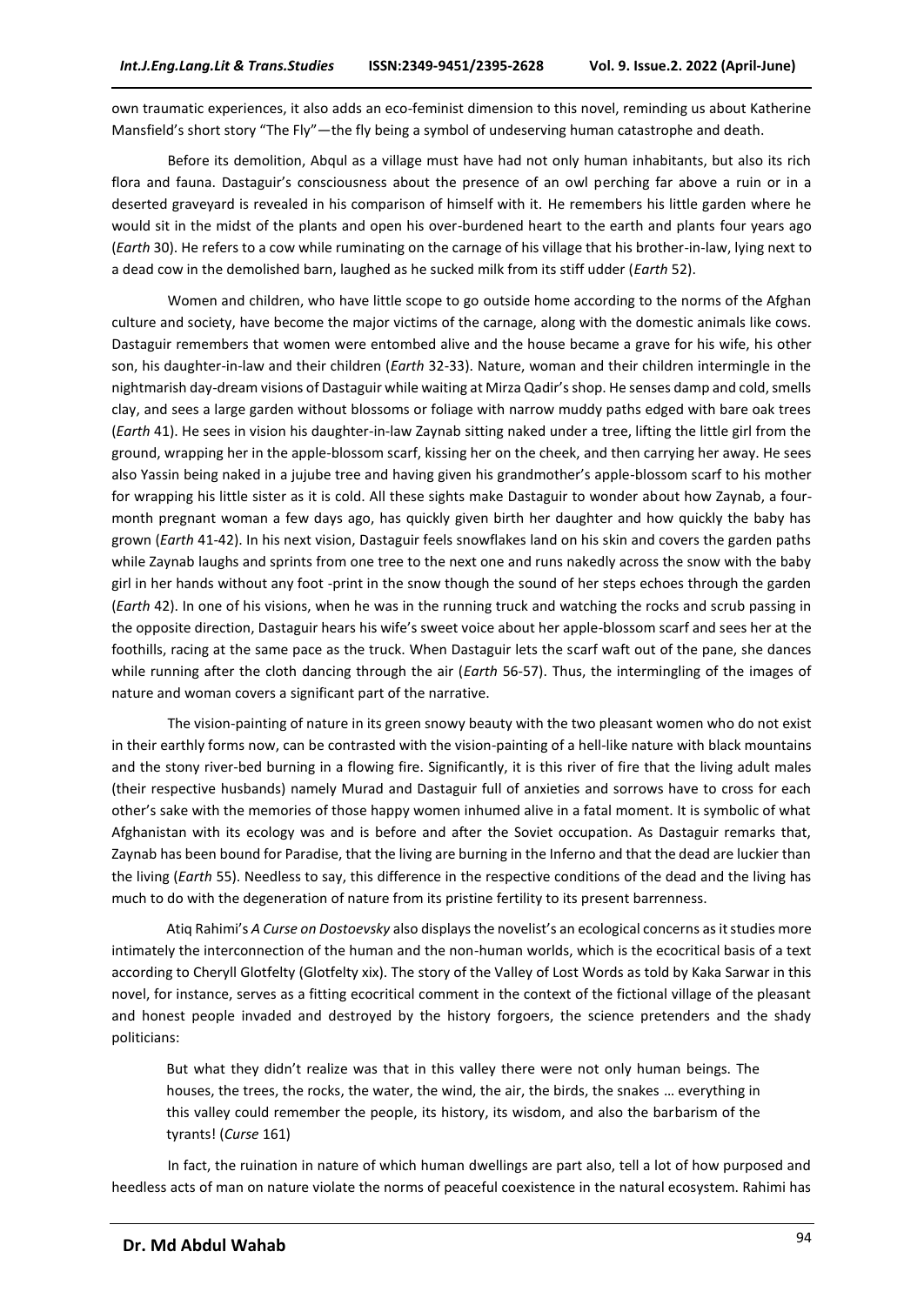suggested how wars have affected Afghanistan's environment including its wilderness, scenic sublime, countryside, and human dwellings.

Air pollution affects the atmospheric background of the story. Dust, smoke and sulphur of war are the recurrent images across the whole narrative. This novel depicts Kabul during the time when Soviet occupation of Afghanistan was resisted by the Mujahedin. How these wars affected the environment of Kabul is portrayed, for example, when the main character Rassoul faces the suffocating air in the draught-affected Kabul waiting for fresh wind and rainfall in 1372 Afghan calendar (i.e. 1994):

It lets everything stagnate: the sulphur of war, the smoke of terror, the embers of hatred. The fatty stench of burning clings to your skin, seeps into your bones. Better to smoke one of Nana Alia's cigarettes than to breathe this stifling air. (*Curse* 93)

The air in Kabul was so polluted that, in *Saqikhana*, the persons including Rassoul prefer to draw in hashish and fill their lungs through the chillum than breathing out the sulphurous air of the city (*Curse* 119).While depicting the atmosphere of the holy shrines of the Shah-e-do-Shamshira-Wali mosque and mausoleum situated by the Kabul River, the narrator remarks that the rosewater covers the sulphur of war and the smell of pigeons (*Curse* 155).

Through the portrayal of the milieu of the Shah-e-do-Shamshira-Wali mosque and mausoleum, Rahimi presents an intermingling bond between Nature and Culture. For example, when the protagonist Rassoul reaches there, and he protects himself from the heat of the sun in the shade of the "Wish Tree," it is observed that its boughs are wreathed with the innumerable shreds of coloured fabric (*Curse* 155). Here, human culture has superimposed a wish-fulfilling attribute to a "Tree." Needless to say, knotting coloured ribbon on the tree brings no good to it ; yet, human reverence to this representative of nature, and non-violence to creatures in the premises of the mausoleum have made it a safe place for the pigeons, the birds that symbolise *peace*.

A sense of ecofeminism is represented through the narration of a cat chasing the pigeons when Sophia's brother was playing with them at their home (*Curse* 34) as reinforced later on with the cat chasing the pigeon in the shrine (*Curse* 156).The cat in becoming a beast of prey symbolising the masculine depredation and the pigeon in becoming a victim symbolising feminine deprivation are narrated in juxtaposition of the caretaker's driving away of Sophia from the shrine (*Curse* 153) and the corrupt mujahedin leader Amer Salem's chasing of Sophia to satisfy carnal desires (*Curse* 80-81).

Human penetration into the wilderness is a concern of the ecocritics. It is an age-old anthropocentric culture penetrating into such wilderness for sport and for food. This is represented through Rassoul's memory of his childhood experience with his father taking him every autumn to hunt the migratory birds in a large lake near Jalalabad. It was before the Russians had invaded the country (*Curse* 128). Rahimi narrates this wilderness to show how the following wars caused havoc throughout Afghanistan.

Rassoul recalls his last trip with his father when he was eleven years old in 1978 sixteen years back since he is now twenty-seven years old (*Curse* 29) in 1994 (i.e. 1372 solar Hejra) – a time of the Mujahedin civil war (*Curse* 231). They undertook the journey with a donkey to carry their hunting equipment and to guide them through the featureless deserts and valleys to a wild landscape near an enormous reed field surrounding a large lake. His father tied their donkey to a lone dead tree near the field before hunting migrant birds. They waited in a makeshift shelter for these birds. Their dozing off with a lovely peaceful sleep-inducing whistling tune of the reeds-caressing tender wind, the dusk having already enveloped the field in a strange sad and disturbing fog, the falling of the night in the wild, the frightened and frightening braying of the donkey at the two wolves snarling and prowling around to trap and hunt it, his father's shooting one wolf to death, their futile journey back with the exhausted and bewildered donkey through the hills and fields to the same spot of the dead wolf near the lake, his father's shooting of the donkey in rage among the waiting and howling wolves, the gunshot causing the panic-stricken birds screeching and flying above the reed field, and finally their walking back to their village taking a weary long path in that hazardous night (*Curse* 128-133) – all these vignettes of the hunting adventure in wilderness allegorically represent the state of affairs in Afghanistan, in the last quarter of the twentieth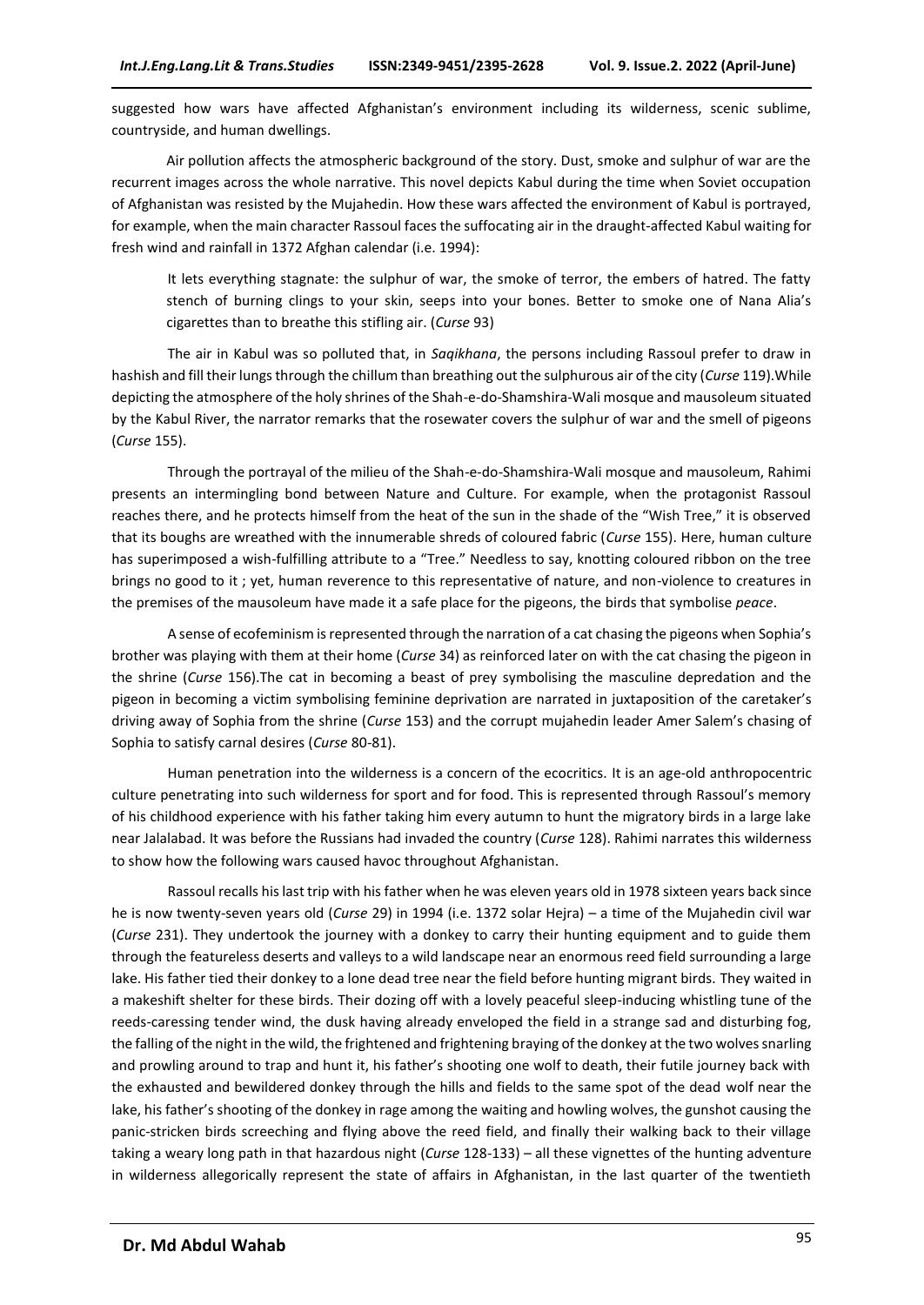century, of the war-time of the shooter and the shot, of the hunter and the hunted. The grenade attacks and bombardments on the planes and hills, on the villages and the cities since the Soviet occupation in 1979 through the mujahedin civil war of the 1990s to the U.S. war on terror after 2001 have jeopardised the "outdoor environment" like the wilderness, the scenic sublime, the countryside, and the domestic picturesque of Afghanistan.

A UN Environment Programme (UNEP) survey report (2003) found that twenty years of war have affected Afghanistan's environment so adversely that its rebuilding is now compromised. For instances, 99 percent of the Sistan wetland has become dry by 2002 though previously it was an important haven of waterfowl; 50 percent of conifer forests have been reduced in Nangarhar, Kunar and Nuristan provinces; pistachio woodlands in Badghis and Takhar provinces have been badly degraded; and, excessive loss of vegetation and deforestation, dry land cultivation and excessive grazing have led to serious soil erosion from wind and rain (UNEP 11). *A Curse on Dostoevsky* gives a glimpse of draught and dust in Kabul of 1994: "The city of Kabul ... waits for the rain to bring an end to the drought. ... It would raise all the dust that had covered the city and every inch of people's lives, and chase it away. … But it blows no longer" (*Curse* 93).

The desolation of Afghanistan is objectified through and reflected by the drab and dreary Afghan landscape wherein the dust and the ashes of a wasteland mirror the inner crisis and destitution of the population. Thus, we may safely wager that Rahimi's *Earth and Ashes* and *A Curse on Dostoevsky* do not lack the "objective correlative," the alleged absence of which in Shakespeare's *Hamlet* T. S. Eliot decries.

The environmental change that wrought havoc on Afghanistan is depicted in Khaled Hosseini's *A Thousand Splendid Suns* as well*.* The long drought in Afghanistan since 1998 owing to meagre snowfall and rainfall was so acute that farmers all over Afghanistan were leaving behind their dehydrated lands and their soldoff goods, and were roving village to village searching water, moving to Iran or Pakistan or settling in Kabul (*Thousand* 286). The Kabul River was found bone-dry and became a public toilet with "human waste and rubble" then (*Thousand* 286). Kabul witnessed water tables so low that shallow wells had desiccated and the deep wells were so limited in number that people, especially women like Laila and Mariam had to wait hours in queues for their turn (*Thousand* 286). The worst year of this drought was 2000 as Hosseini narrates that villages in Helmand, Zabol and Kandahar were filled in with nomadic communities in search of green pastures with water for their cattle; and when the scarcity of water and grass caused these animals to die, they reached Kabul and lived in temporary slums by the Kareh-Ariana hillside (*Thousand* 295). This long drought ended with knee-deep snowfall in winter of 2002-03 followed by the April 2003 rainfall making the Kabul River flow once again; and in spite of the muddy streets, Afghans welcomed this rain bringing a hope of green Afghanistan and a green city of Kabul, as Hosseini noted (*Thousand* 396).

The ecological character of Herat is seen through Laila's tour to the village Gul Daman near Herat. Towards beginning of the narrative, while describing the childhood (1959-1974) of Mariam living with her mother in a mud house called "kolba" at that village, Hosseini paints the environmental details of the wide and flowing stream of Gul Daman (*Thousand* 9). Towards the end of the novel, the same place is visited three decades later by Laila to pay homage to late Mariam, and the said stream was found completely dried up though other natural beauties retained their past glory (*Thousand* 387).

The pastoral aspect of Afghan nature is evoked through the description of a village like Gul Daman and its natural setting by a sharp hill two kilometres north of Herat; an uneven dirt track branching uphill from the main road between Gul Daman and Herat; knee-high grass with white and yellow flowers edging on either side of the track winding uphill and leading to a plain field with soaring poplars and cottonwoods and wild bushes in clusters; the track ending upright to the trout-filled river rolling down from the Safid-koh mountains around Gul Daman; a circular grove of weeping willow trees with the clearing at the centre in their shade; Mariam and her mother living in a "kolba" in this clearing on the outskirts of Gul Daman; their waking in the mornings listening to the far-off bleat of sheep and the sharp-shrilled music of a flute played by the Gul Daman's shepherds leading their herd to the hillside grasslands; Mariam and Nana milking the goats, feeding the hens, and collecting eggs; etc.(*Thousand* 9-15).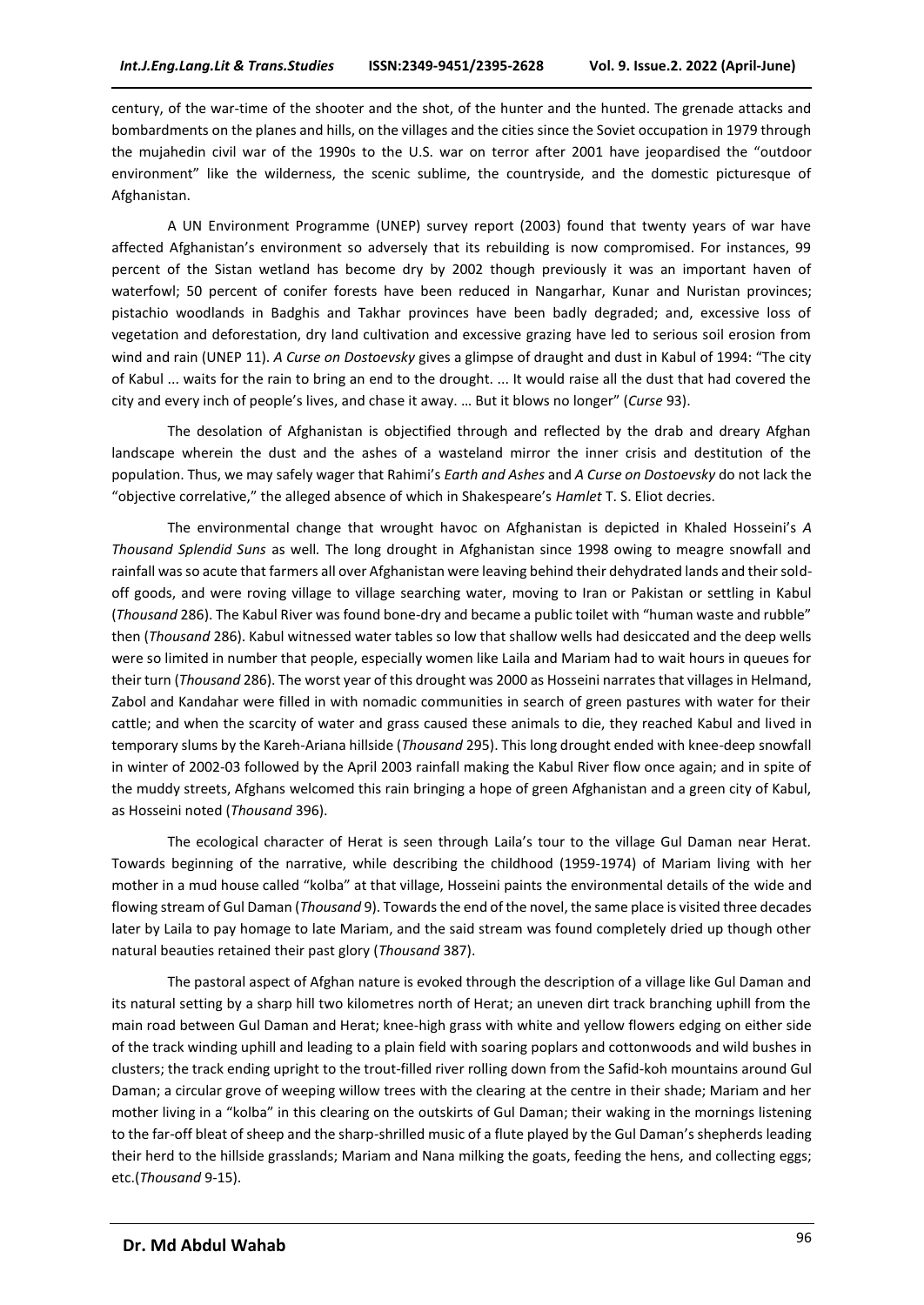How outward nature lives a soothing effect on human nature is shown in this novel when Mariam, in her married life in Kabul, remembered the green of Gul Daman in her tough times. Even after she killed her husband Rashid to save Laila, and she was in jail awaiting the death sentence, the memory of this pastoral green consoled her. In the night before her death by shooting, she dreamt of her childhood tutor Mullah Faizullah, her mother Nana and Mother Nature around her childhood "kolba":

Mullah Faizullah twirling his rosary beads, walking with her along the stream, their twin shadows gliding on the water and on the grassy banks sprinkled with a blue-lavender wild iris that, in this dream, smelled like cloves. She dreamed of Nana in the doorway of the kolba, her voice dim and distant, calling her to dinner, as Mariam played in cool, tangled grass where ants crawled and beetles scurried and grasshoppers skipped amid all the different shades of green. The squeak of a wheelbarrow laboring up a dusty path. Cowbells clanging. Sheep baaing on a hill. (*Thousand* 358-59)

Hosseini presents, towards the end of the novel through Laila's visit, the picturesque setting of Gul Daman with all its beauties to show that even after two decades of war, the endangered environment of Afghanistan can be rejuvenated like pastoral areas existing near Herat. Laila's observation of the people living in mud-houses in the lap of nature at Gul Daman, the road connecting Gul Daman to Herat; the path branched off that road, snaking beneath the plants and bushes; either side of the path with a "kaleidoscope of wildflowers" and buttercups peering through the little undergrowths; the swallows twittering overhead and the swift chatter of grasshoppers by the feet; a cloud of mosquitoes flying before the face; the lower mountains in the distant horizon, a few poplars, some cottonwoods, and various natural bushes; the dried up stream, the weeping willows arranged in a circular grove; Mariam's kolba with the lone empty windowpane, the door-less entrance to the kolba, flies buzzing inside, a large fluttering spider-webs, Russian inscriptions on one of the wall proving the presence of Russian soldiers in the 1980s, a bird's abandoned nest in a corner and a bat hanging in another corner (*Thousand* 396-390) – all these details show that the place has either retained or regained the vegetation and greenery, flora and fauna which was there three decades ago. The poetics of place shows here a perfect equilibrium between nature and man. This side of Afghanistan show the elemental nature of Afghanistan – the typical feature of the Afghan homeland that survives the tests of the times.

The element of ecofeminism is also found when Laila stays for a while in Mariam's childhood *kolba*, imagines how the little child in Mariam turns into a strong woman fighting the patriarchal agents, and identifies her with the fundamental aspects of nature:

A woman who will be like a rock in a riverbed, enduring without complaint, her grace not sullied but shaped by the turbulence that washes over her. Already Laila sees something behind this young girl's eyes, something deep in her core, that neither Rasheed nor the Taliban will be able to break. Something as hard and unyielding as a block of limestone. Something that, in the end, will be her undoing and Laila's salvation. (*Thousand* 389-90)

Ecofeminism also sees how domestic or pet animals are compared with women. This is found in Hossaini's narrative style. Laila as a new born baby is also compared to such a cat at her first sound. Her parents smiled at each other when they heard her voice for the first time – a sound compared with the pitch of a cat's cry from its slow mewl into a full-throated yowl (*Thousand* 101). On one occasion, when Mariam's husband Rashid humiliates her, she thinks it difficult to bear his hate-speech, his ridicule, his insults, his scorn, and his movement by her ignoring her like a house cat (*Thousand* 97). On another occasion, when Rashid with his inflamed eyes tightened the belt in his grip, Mariam was shivering in fear like the goat pushed in the cage of the tiger that gazes up from its paws and growls (*Thousand* 234). This illustrates Greg Gararad's concept of ecofeminism that

... wilderness narratives deploy a gendered hierarchical distinction between wild and domestic animals in which the former is linked with the masculine freedom, and often predation, while the latter are denigrated as feminine servants of human depredation. (Garrard 149-150)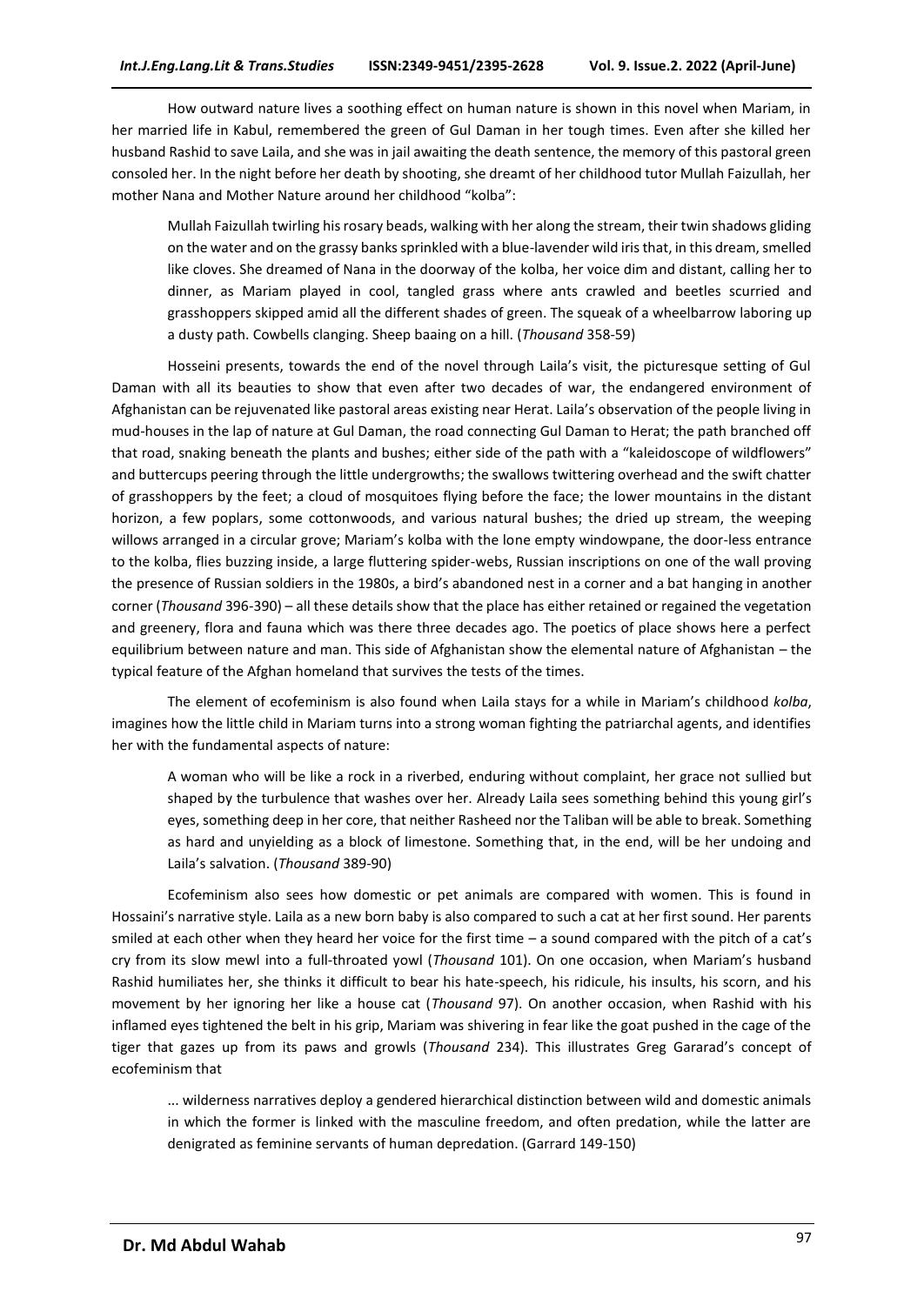In one sense *And the Mountains Echoed* is Hosseini's ecoconscious journey across and beyond the landlocked Afghanistan, across and beyond the late twentieth century war times. In this journey, Hosseini's ecological awareness of the Afghan situation has attained a global perspective. Baba Ayub's journey through the deserts and mountains to see his son in the garden of the *div* on a remote mount as narrated in the metafictional folk-tale at the outset of the novel prepares us for the narrative of the "wilderness" and the "sublime beauty" of Afghanistan as well as the change that took place in its "countryside" and "domestic picturesque."

The context at the outset of the novel is of 1952 when Afghanistan had a settled administration free from war for more than half a century, and the nature represented in the first few chapters of this novel presents the typical average landscape of Afghanistan. The descriptions of the desolate village namely Maidan Sabz in a dusty flatland encircled by a chain of rocky mountains; of its hot wind blowing dust in the eyes; of the dried-up wells of the village; of the muddy and shallow water of the only river at a distance of a half of the day's walk; of the double hardships of its inhabitants to earn half the livelihood; of its comparison with more happy villages in the northern part of the valleys, with orchards and flowers, with fresh air and clear water of the running streams (*Mountains* 2) – all these details speak of the typically varied environment prevailing in Afghanistan.

The long draught in Maidan Sabz relieved with a heavy rainfall one spring, the wells and the river becoming full, the eastern hills turning green, wildflowers blooming, the children playing on the grass, cows grazing, irrigation canals draining, Baba Ayub's most plenteous harvest of pistachios in his life (*Mountains* 14) – this portrayal shows the occasional rain that brings happiness and hopes to Afghan people.

Baba Ayub's journey is paralleled with Saboor's journey on foot from Shadbagh to Kabul, and the landscape in the setting is visualised so unmistakably that Afghanistan's rugged nature seems to speak and lend an occult dimension to the narrative. Such elements of the narration are as Saboor's walking and drawing the wagon with his son Abdullah and daughter Pari sitting inside it; Abdullah's staring at the chain of jam-packed round hills, the mountains appearing soft beneath the distant sky; Saboor's feet thrusting up small puffs of sunburnt sand, and the blazing hot air, grey late afternoon, the vast difference of the hot day and the cold night in the desert; a convoy of Kuchi nomads passing them by with a dusty procession of groaning camels with jingling bells; passing by numerous dusty villages widely distributed like Shadbagh etc. (*Mountains* 23-24). Human habitat as part of nature is also described showing the interpenetration of nature and culture of rural Afghanistan:

Small square-shaped homes made of baked mud, sometimes raised into the side of a mountain and sometimes not, ribbons of smoke rising from their roofs. Wash lines, women squatting by cooking fires. A few poplar trees, a few chickens, a handful of cows and goats, and always a mosque. The last village they passed sat adjacent to a poppy field, where an old man working the pods waved at them. (*Mountains* 24)

The fauna of Shadbagh, and the deserts and hills around are also counted within this journey-narrative especially with reference to Pari's noticing of a falcon feather behind a bolder in the desert; the feathers of doves and larks that Abdullah noticed on their journey; the feathers collected by Abdullah and preserved by Pari at home in an old tea-box containing intensely green and claret rooster feathers, a dove's white tail feather, a sparrow feather, a peacock feather brought by Abdullah from a home having a peacock at a nearby village, duck feathers, pigeon feathers etc. (*Mountains* 20, 49). These feathers represent various species of birds that abound in Afghanistan. Pari's love of the birds's feathers became a symbol of her desire to fly – to have a freedom like a bird out of the patriarchal cage as well as beyond the border of an endangered country. Love of and concern for nature which is the main thrust of ecocriticism is revealed through Abdullah and Pari's love of nature including the birds– especially Pari's love of the village dog called Shuja that considered Pari as its universe (*Mountains* 24-25).

The common trope of journey through the wild is found also in the journey of the twins Masooma and Parwana three year back in the spring of 1949 through the same desert. The change of the season from autumn in Saboor's journey to the spring in the present is to open the seasonal aspects of the wild, here the desert. In both cases the day is hot and the night is cold. The spring scene of the desert is laid bare: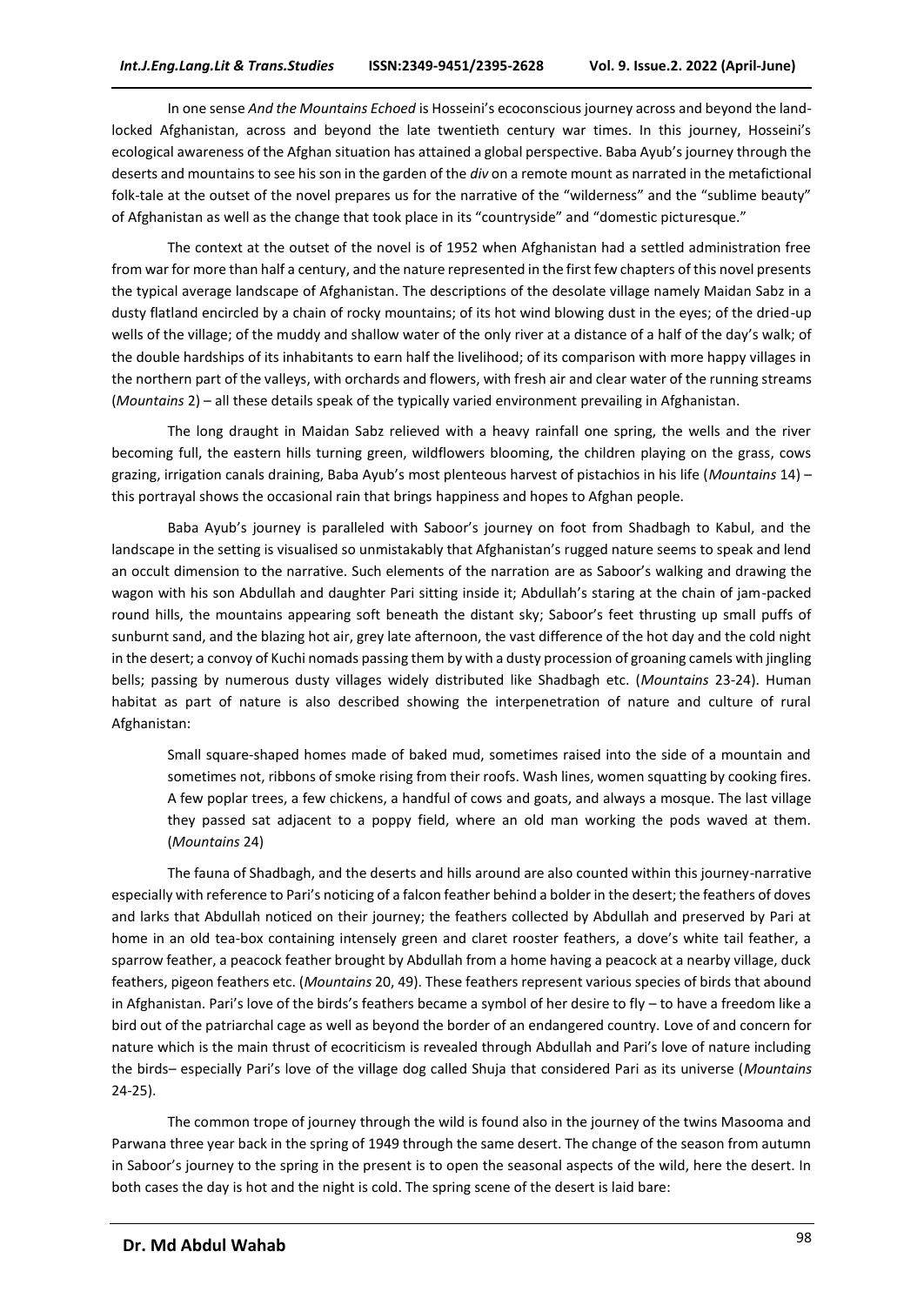All around them, beyond the dim glow of the fire Parwana has stoked from shrubs and brittle-looking weeds, is the desolate, endless expanse of sand and mountains swallowed up by the dark. For nearly two days they have traveled through the scrubby terrain, heading toward Kabul, Parwana walking alongside the mule, Masooma strapped to the saddle, Parwana holding her hand. They have trudged along steep paths that curved and dipped and wound back and forth across rocky ridges, the ground at their feet dotted with ocher- and rust-colored weeds, etched with long spidery cracks creeping every which way. (*Mountains* 68)

The wildness of the desert in the latter case is more acute. In the former it is graced by the presence of birds, but in the present case, it is heart-rending as Parwana leaves the handicapped Masooma alone to perish in the wild desert at the latter's request. Significantly, Parwana's ears are assailed by an undefined muffled wailing sound that she conjectures to have been made either by Masooma calling her back, or by a jackal or a desert fox, or by the wind.

Hosseini looks into the "domestic picturesque" (Barry 56) of Kabul in *And the Mountains Echoed*. In Kabul, the house of Suleiman Wahdati is compared in Abdullah's imagination (*Mountains* 36), with the *div*'s fort or palace with an enormous garden full of flowers of all colours and bordered with cypress trees, the pools made of blue tiles, lush green lawns, wonderfully shaped hedges and water fountains splashing in the shadow of pomegranate trees in which pairs of children were playing (*Mountains* 9-10). The Wahdati house with its huge area able to include almost half the homes in Shadbagh, having a beautifully landscaped garden at the backside full of rows of flowers of all colours, trimly-shaped knee-high bushes interspersed with fruit trees like apple, apricot, cherry, and pomegranate, and the roofed balcony leading to the garden with a low-height railing covered with green vines (*Mountains* 36) – is an exquisite example of the domestic picturesque. The paternal house of Mrs Nila Wahdati is described as bigger and more beautiful with tall and trim cypresses decorating the driveway, along with a thick array of flower bushes (*Mountains* 79). While taking Abdullah and Pari with him to visit Kabul, Nabi was driving through a dirt-free, highway lined with cypress trees with regular intervals (Mountains 36), and this also shows how culture and nature can coexist in beauty and harmony.

Hosseini's brief portrayal of Nabi's driving out of Kabul to the foothill pastoral town Paghman to entertain his partly paralysed boss Suleiman is significant in unravelling the Afghan love of nature. As Nabi records, he could at all times locate a sweet green field with a little simmering stream over which the shadow of the trees fall; they would sit on the grass to pass the time; Suleiman's left hand managed to paint, with better artistry, the trees, the hills and the bunches of wildflowers; and Nabi would listen to the breeze against the trees, gape up at the sky with the terrazzo of clouds passing overhead (*Mountains* 117). This foothill town which Hosseini paints here is in fact about 12 miles northwest of Kabul, built during the reign of King Amanullah. As L. W. Adamec records in *Historical Dictionary of Afghanistan,* this town houses a royal palace, beautiful villas, an open-air theatre for the visitors on weekends during the summer, a reservoir, and water line supplying Kabul with drinking water (241). Natural woods and high mountains surround and add to its sublime beauty. But war has spoiled much of the town (Adamec, *Historical Dictionary* 241), thus, affecting the ecology of Paghman and destroying the peaceful coexistence of nature and culture.

The centuries's old giant oak tree near Saboor's home remained a totemic witness to the history of the place and memories of many individuals. It became an important landmark of Shadbag as it surpassed in height everything in Shadbagh and was the oldest living representative of the village (*Mountains* 28). The people like Saboor, Abdullah, Pari, Masooma and Parwana spent a major part of their childhood in the shadow of its enormous crown. The young ones hiking the wide branches of this age-old tree, Abdullah's grandfather tying lengthy ropes to a thick bough and hanging a swing for their flying, Masooma being incapacitated after an accidental fall from one bough of the tree etc. (*Mountains* 28) – all these are examples of how deep is the relation of such a heritage tree and the people around.

Hosseini narrates the purposed and heedless act of Saboor's cutting down the giant oak tree to erase his painful memories after his handover of Pari to the Wahdatis in Kabul, though apparently Saboor justified this act for the sake of firewood in the fierce winter already approaching: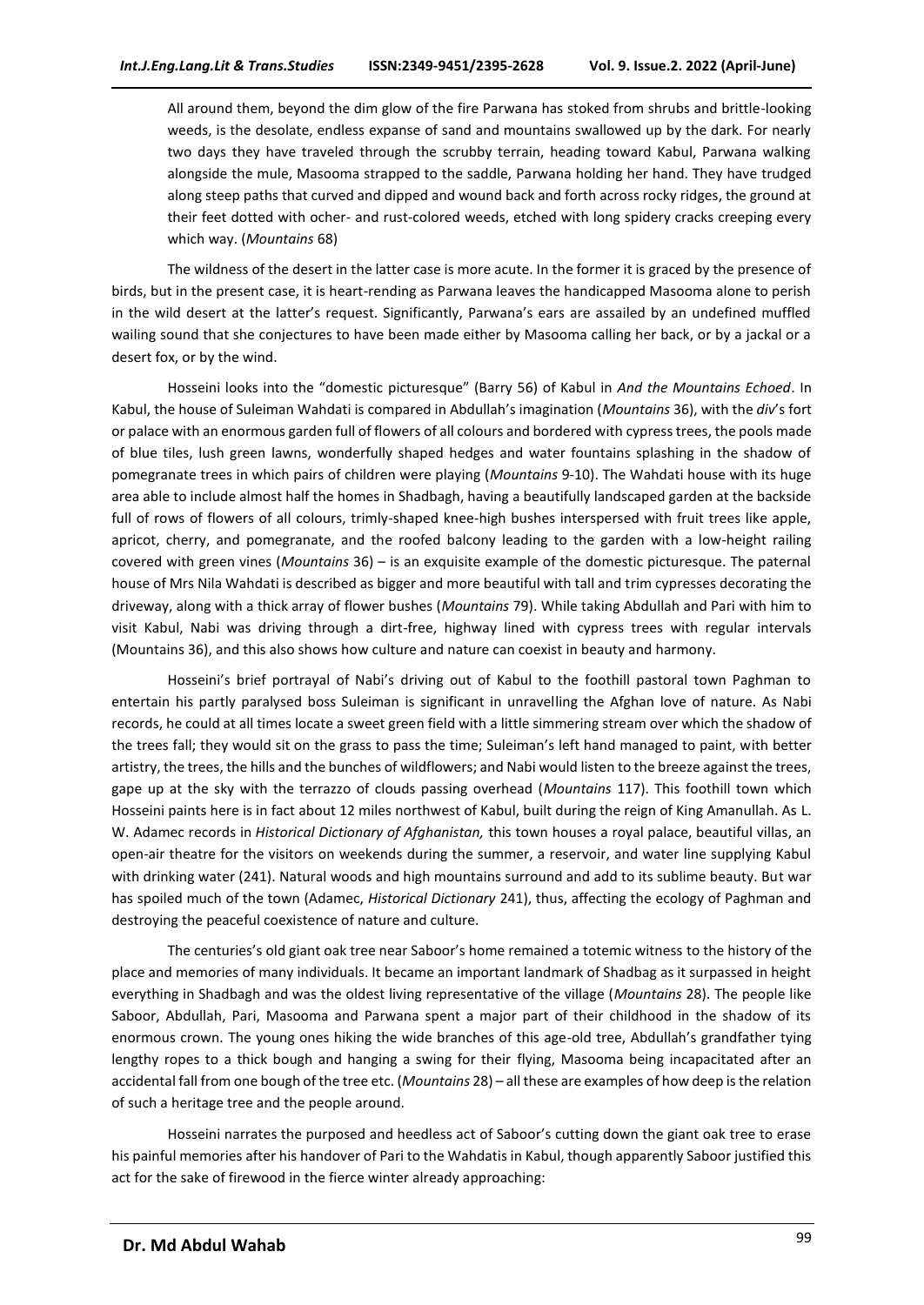The very first thing Father did was take down the swing. He climbed the tree and cut the ropes with a knife. Then he and the other men hacked away at the thick trunk until late afternoon, when the old tree finally toppled with a massive groan. (*Mountains* 45)

Another landmark of Sadbagh and a sign of the human civilisation changing the face of the landscape is the old grey and bleak windmill looming over the mud walls of the village. The windmill became a summer home mostly to blue herons while they left it to the crows for their harsh croaks in winter. Its blades made a squeaky groan whenever a swift gust came from the hills, imparting a supernatural touch to the place (*Mountains* 46). Hosseini's art of nature-painting to show the ecological, economical and sociological transformation of the Afghan land is, thus, made clear through his representation of Sadbagh as Afghanistan in microcosm.

The wars in Afghanistan affected not only the landscapes, but also its life spaces. Topographical turmoil includes the displacement of the population as a result of war and the resettlement of that population after the end of the disturbance. Hosseini, in *And the Mountains Echoed*, describes the Afghan wars that started in 1978- 79, forced the villagers like Saboor along with their families to flee to the refugee camps in Pakistan or elsewhere, and finally ended in a post 9/11 time. The villagers like Iqbal (Saboor's son) returned to Sadbagh to reclaim their homes and lands, but faced threat and/or death from the warlords and the drug barons. Adel's father, one such warlord, has built a large-sized mansion with high shiny-white boundary walls crowned with piercing wire in such a war-affected place. Ordinary Afghans called such mansions *Narco Palaces*. This war criminal has built this mansion by felling many acres of orchards of the old village and by illegally occupying the lands of the poor villagers, changing thereby the entire face of an Afghan village. He has killed Pari's step-brother Iqbal to usurp their land and the villagers have been forcibly displaced to stay on an infertile place in the vicinity of the old windmill. (*Mountains* 239-277, 380)

Thus, the post-9/11 Sadbagh has been transformed at the cost of nature; and a town called Shadbaghe-Nau has come up with schools, a hospital, a little hotel and a shopping area a few miles from the location of the old village (*Mountains* 380). And, thus, the two decades's war (1979-2001) has proven disastrous not only to such Afghan villagers, but also to the nature of which they are a part.

Nature-man encounter is not merely external or physical, it is psychological as well. Nature's lifelong impact on man is shown through how Pari forgets her childhood (up to three years) associated with her birthplace (Shadbagh) after she had been adopted by the Wahdatis in Kabul and then shifted to France, and how once again finally she is able to revive those memories associated with that childhood. She in her old age visualises these when she listens to Markos's reading of the confessional letter of her step-uncle Nabi (*Mountains* 236). Her birthplace memory and the shadow of that giant oak tree haunted her like a dream before the final revelation:

That there was in her life the absence of something, or someone, fundamental to her own existence. Sometimes it was vague, like a message sent across shadowy byways and vast distances, a weak signal on a radio dial, remote, warbled. Other times it felt so clear, this absence, so intimately close it made her heart lurch. For instance, in Provence two years earlier when Pari had seen a massive oak tree outside a farmhouse. (*Mountains* 189)

Thus, the buried memories in Pari's "unconscious" due to her infantile amnesia are fished up with the help of the associative links which Sigmund Freud calls unconscious "memory-traces" (*Freud Reader* 226, 410). Another vague memory that haunts Pari is that of the dog (Shuja) for whom she was the only friend at Shadbagh: "Not for the first time, a little puff breaks rank from the collective fog of Pari's memories and slowly takes the shape of a dog. ... She had asked Maman once if they had ever owned a dog in Kabul and Maman said, *You know I don't like dogs*" (*Mountains* 221). But finally the letter of Nabi unlocked the gate of her collective memory to visualise a sky of unfolding clouds rolling over hills, "hazy strings of mountains," entangled fruit trees in groves, "grapevines connecting little flat-roofed houses," lines of women washing by a stream, and the "creaking ropes of a swing beneath a big tree," a big dog, and a windmill (*Mountains* 237-38). Natural signs, thus, shape the personality and its impressions on one's mind help in reviving one's past self.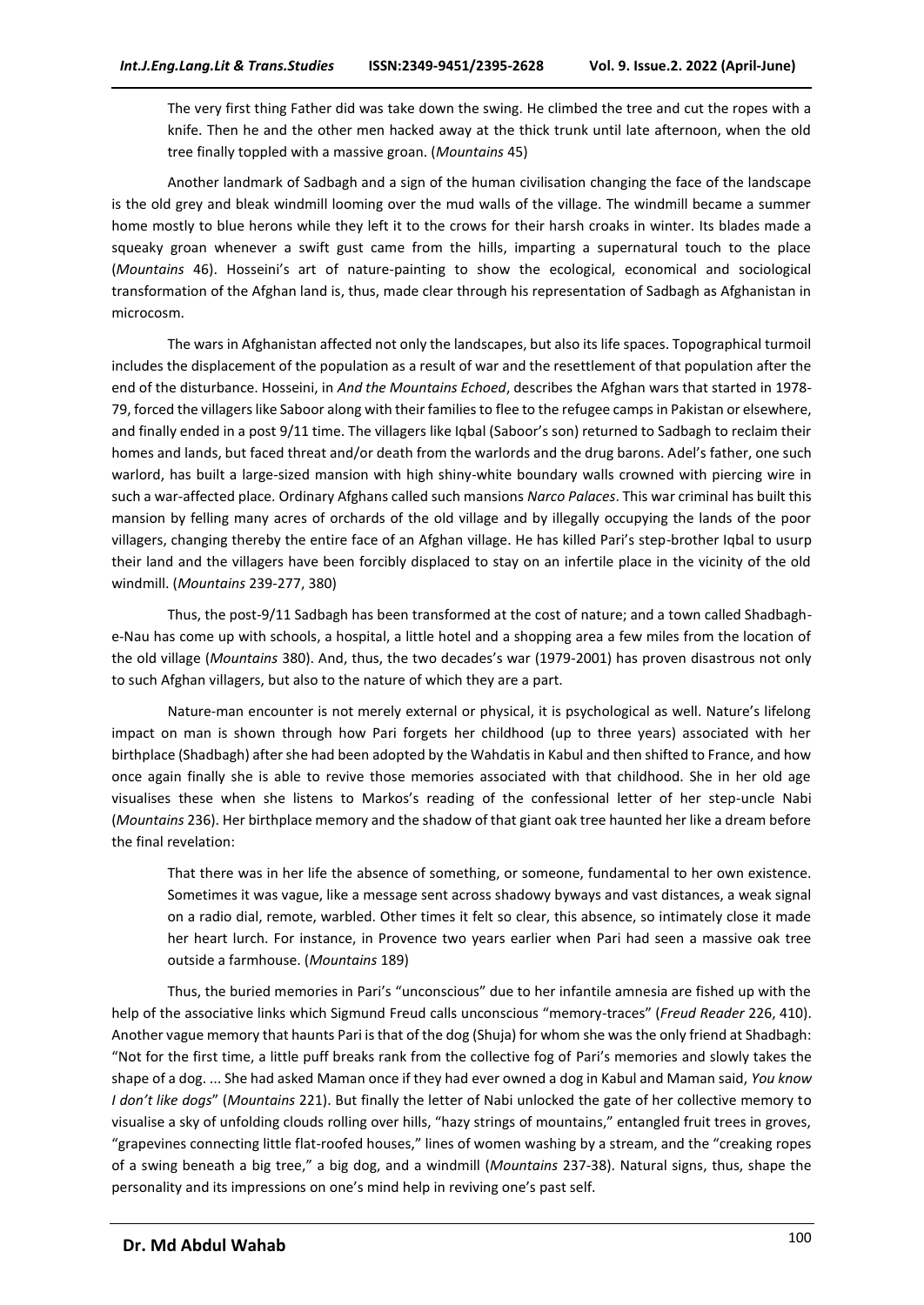The land-locked landscape of Afghanistan has been compared and contrasted in *And the Mountains Echoed* with the landscapes of the sea-side countries like France and the United States and the islands (especially Tinos) of Greece through the narratives of different transnational journeys of Pari, Abdullah and Marcos (and others) respectively across and beyond Afghanistan. It has given an international perspective to the presentation not only of Afghan people, but also of nature of Afghanistan. It gives also the impression that, as Edward Said remarks: "The earth is in effect one world, in which empty, uninhabited spaces virtually do not exist. Just as none of us is outside or beyond geography, none of us is completely free from the struggle over geography" (Said, *Culture* 7).

The geopolitical struggle and competition among the powerful actors to gain control over the certain geographical territories gravely affects the nature of Afghanistan. At a farther remove, this has a devastating impact on the human population of this war-torn country. Needless to say, sensitive writers like Atiq Rahimi and Khaled Hosseini cannot remain impervious to this tragedy of history. Thus, novels such as *Earth and Ashes*, *A Curse on Dostoevsky*, *A Thousand Splendid Suns* and the *And the Mountains Echoed* become faithful dossiers of environmental degradation and the consequent human misery.

#### **Works Cited/Consulted**

- Adamec, Ludwig W., editor. *Historical and Political Gazetteer of Afghanistan*, vol.1, Graz (Austria): Akadamische Druck-u. Verlangsanstalt, 1972.
	- \_\_\_\_\_\_. *Historical Dictionary of Afghanistan*. 2nd ed. Lanham & London: The Scarecrow Press, 1997.
- "Agriculture." *Concise Oxford English Dictionary*, edited by August Stevension & Maurice Waite, 12th edition, Oxford UP, p. 26.
- Barry, Peter. *Beginning Theory: An Introduction to Literary and Cultural Theory* (1995). Manchester: Manchester UP, 2002.
- Bateson, Gregory. *Steps to an Ecology of Mind*. New York: Ballantine Books.1972.
- Bookchin, Murray*. Social Ecology versus Deep Ecology: A Challenge for the Ecology Movement* (1987). The Anarchist Library, 2009.
- "Culture." *Concise Oxford English Dictionary*, edited by August Stevension & Maurice Waite, 12th edition, Oxford UP, p. 349.
- "Deep Ecology." *Encyclopaedia Britannica*, 16 May 2016, [https://www.britannica.com/topic/deep-ecology.](https://www.britannica.com/topic/deep-ecology) Accessed 25 May 2017.
- Dupree, Louis. *Afghanistan* (1973). New Jeresy: Princeton U P, 1980.
- Dupree, N. H. and T. E. Gouttierre. "The Society and its Environment" in *Afghanistan: a Country Study*, edited by Peter R. Blood. Blackmask Online, 2002, pp. 32-73, http://www.blackmask.com. Accessed 8 June 2017.
- "Ecology." *Concise Oxford English Dictionary*, edited by August Stevension and Maurice Waite, 12th edition, Oxford UP, p. 453.
- "Environment." *Concise Oxford English Dictionary*, edited by August Stevension and Maurice Waite. 12th ed., Oxford UP, p. 477.
- Garrad, Gred. *Ecocriticism*. London & New York: Routledge, 2004.
- Glotfelty, Cheryll. "Introduction: Literary Studies in an Age of Environmental Crisis." *The Ecocriticism Reader: Landmarks in Literary Ecology*, edited by Cheryll Glotfelty and Harold Fromm, editors. Athens & London: The U of Georgia P, 1996, pp. xv-xxxvii.
- Glotfelty, Cheryll and Harold Fromm, editors. *The Ecocriticism Reader: Landmarks in Literary Ecology*. Athens & London: The U of Georgia P, 1996.
- Hosseini, Khaled. *The Kite Runner*. London: Bloomsbury, 2004.
- \_\_\_\_\_\_. *And the Mountains Echoed.* London and New Delhi: Bloomsbury, 2013.
- \_\_\_\_\_\_. *Sea Prayer*. New Delhi: Bloomsbury, 2018.